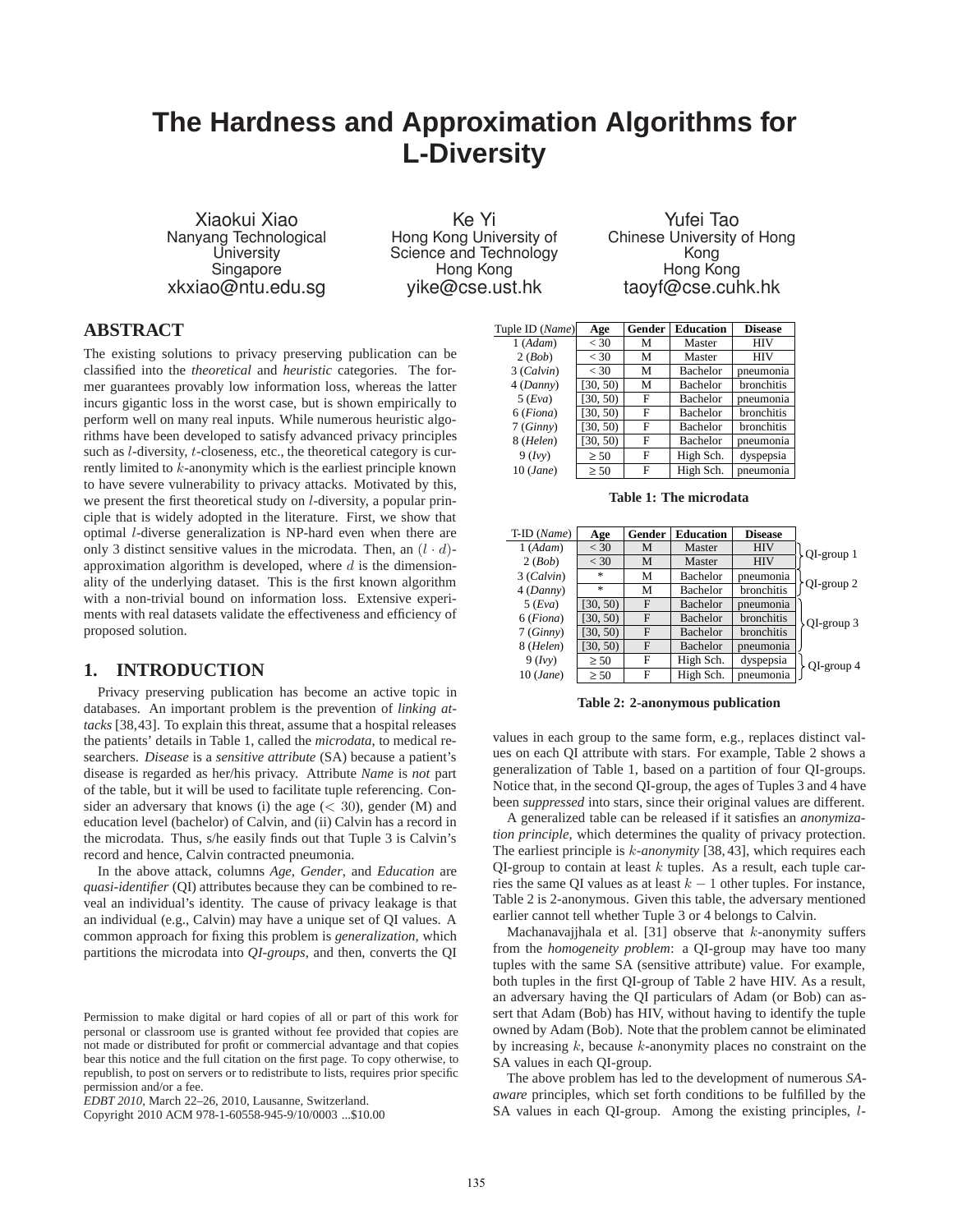| $T$ -ID (Name)        | Age       | Gender       | <b>Education</b> | <b>Disease</b>    |               |
|-----------------------|-----------|--------------|------------------|-------------------|---------------|
| 1(Adam)               | *         | М            | $\ast$           | <b>HIV</b>        |               |
| 2 (Bob)               | $\ast$    | M            | $\ast$           | <b>HIV</b>        | $QI$ -group 1 |
| $3$ ( <i>Calvin</i> ) | $\ast$    | M            | $\ast$           | pneumonia         |               |
| 4(Dannv)              | $\ast$    | M            | $\ast$           | bronchitis        |               |
| $5$ (Eva)             | [30, 50)  | F            | Bachelor         | pneumonia         |               |
| $6$ (Fiona)           | [30, 50)  | F            | <b>Bachelor</b>  | <b>bronchitis</b> | QI-group 2    |
| 7(Ginny)              | [30, 50)  | F            | Bachelor         | bronchitis        |               |
| 8 (Helen)             | [30, 50)  | F            | Bachelor         | pneumonia         |               |
| 9 (Ivy)               | $\geq 50$ | F            | High Sch.        | dyspepsia         | $QI$ -group 3 |
| $10$ (Jane)           | $\geq 50$ | $\mathbf{F}$ | High Sch.        | pneumonia         |               |

**Table 3: 2-diverse publication**

*diversity* [31] is the most widely deployed [16, 23, 31, 46, 47, 49], due to its simplicity and good privacy guarantee. Specifically, this principle demands<sup>1</sup> that, in each QI-group, at most  $1/l$  of its tuples can have an identical SA value. Table 3 demonstrates a 2-diverse generalization of Table 1. It can be easily verified that, in each QIgroup, the frequency of each SA value is at most 50%. Thus, even if an adversary figures out the QI-group containing the record of an individual, s/he can determine the real SA value of the individual with no more than 50% confidence.

### **1.1 Theory Stops at** *k***-anonymity**

The goal of privacy preserving publication is to minimize the information loss (e.g., the number of stars used in Tables 2 and 3) in enforcing the selected anonymization principle. The existing solution can be divided into two categories: *theoretical* and *heuristic*. The former develops algorithms with *worst-case* performance bounds. The latter, on the other hand, designs algorithms that work well on many real datasets, but may have very poor performance (i.e., incur gigantic information loss) on "unfriendly" inputs.

We notice that, in terms of privacy protection, the theoretical category significantly lags behind its heuristic counterpart. As reviewed in Section 2, many heuristic algorithms exist for various SA-aware principles that ensure strong privacy preservation. However, as surveyed next, all the theoretical results concern with only k-anonymity, and none of them deals with SA-aware principles. In other words, currently all the theoretical algorithms suffer from the homogeneity problem mentioned earlier, and thus, are weak in privacy guarantees. Note that, this drawback also reduces the practical usefulness of their nice bounds of information loss, because a publisher puts privacy at a higher priority than utility.

In the theoretical category, Meyerson and Williams [33] are the first to establish the complexity of optimal  $k$ -anonymity, by showing that it is NP-hard to compute a  $k$ -anonymous table that contains the minimum number of stars (i.e., suppressed values). They also provide a  $O(k \log k)$ -approximation algorithm. Aggarwal et al. [5] offer a stronger NP-hardness proof that requires a smaller domain of the QI attributes. They also improve the approximation ratio to  $O(k)$ . Park and Shim [35] enhance the ratio further to  $O(\log k)$ . It should be noted that, the algorithms in [33, 35] have running time exponential in  $k$ , while the running time of the algorithm in [5] is a polynomial of  $k$  and  $n$ . Du et al. [13] consider the case when the generalized table is produced not by replacing QI values with stars, but by applying *multi-dimensional generalization* (see Section 2). They show that enforcing k-anonymity in this setting is still NP-hard, and give an  $O(d)$  approximation algorithm, where  $d$  is the number of QI attributes. Aggarwal et al. [4] propose *clustering-based generalization*, prove the NP-hardness of k-anonymity (in [4],  $k$  is replaced by  $r$ ), and provide constant approximation solutions.

## **1.2 Our Results**

This paper presents the first theoretical study on l-diverse anonymization. In particular, we consider that the microdata is anonymized by suppressing QI values, and we aim at achieving l-diversity with the minimum number of stars. At first glance, a simple reduction from k-anonymity seems to establish the NPhardness of l-diversity. Specifically, given a table where no two tuples have the same SA value, the optimal l-diversity generalization is also the optimal "l-anonymity" generalization. Hence, if there was an optimal *l*-diverse algorithm that runs in polynomial time, the same algorithm can efficiently solve optimal  $k$ -anonymity as well, which contradicts the NP-hardness of optimal k-anonymity.

The previous reduction requires that the number  $m$  of distinct SA values is as large as the cardinality  $n$  of the microdata. Therefore, a natural question is whether optimal *l*-diversity can be settled in polynomial time if  $m \ll n$ , as is true in practice. In fact, the answer is apparently "yes" for  $m = 2$ , in which case the problem becomes bipartite matching (see Section 4), a well-known polynomial-time solvable problem. The first major contribution of our work is a proof showing that l-diversity is NP-hard as long as  $m > 3$ . Clearly, this result is much stronger than the hardness result from the earlier simple reduction. In fact, our result still holds even if the alphabet (i.e., the domain union of all attributes) has a size of only  $m + 1$ .

On the algorithm side, we propose a solution that ensures an approximation ratio of  $l \cdot d$ , where d is the the number of QI attributes in the microdata. This is the first algorithm on l-diversity with a non-trivial bound of information loss. Furthermore, our algorithm is also highly efficient – it runs in close-to-linear time. Although the  $l \cdot d$  approximation ratio may trigger concerns about the usefulness of our technique in practice, we note that the actual performance of our algorithm is much better than the theoretical bounds. Specifically, our algorithm executes in three phases, and depending on the dataset characteristics, may finish in any phase. Termination in the first one results in a  $d$ -approximate solution, while termination at the second phase incurs at most  $l \cdot d$  additional stars (with respect to the *d*-approximation). In any case, an  $(l \cdot d)$ -approximate solution is guaranteed after the third phase. On the large set of datasets tested in our experiments, our algorithm always terminates before the third phase, thus achieving an approximation ratio of d. In addition, our algorithm can be further improved, when we combine it with a heuristic-based l-diversity solution. Empirical evaluation shows that, such a hybrid method significantly outperforms the existing l-diversity algorithms, in terms of the number of stars required in anonymization.

The rest of the paper is organized as follows. Section 2 surveys the previous work relevant to ours. Section 3 formally defines the problem. Section 4 establishes the hardness of the problem, while Section 5 presents our approximation algorithm and proves its quality guarantees. Section 6 experimentally evaluates the effectiveness and efficiency of the proposed technique. Finally, Section 7 concludes the paper with directions for future work.

## **2. RELATED WORK**

The existing theoretical results on privacy preserving publication have been explained in Section 1.1. In the following, we focus on other approaches based on four categories.

**Anonymization methodologies** Most of the existing work on microdata publication adopts generalization to anonymize data. There

<sup>&</sup>lt;sup>1</sup>Precisely speaking, *l*-diversity requires each QI-group to have at least l well-represented values. There are different interpretations of "well-represented" [31]. The version discussed here is widely adopted in the literature [16, 45, 47].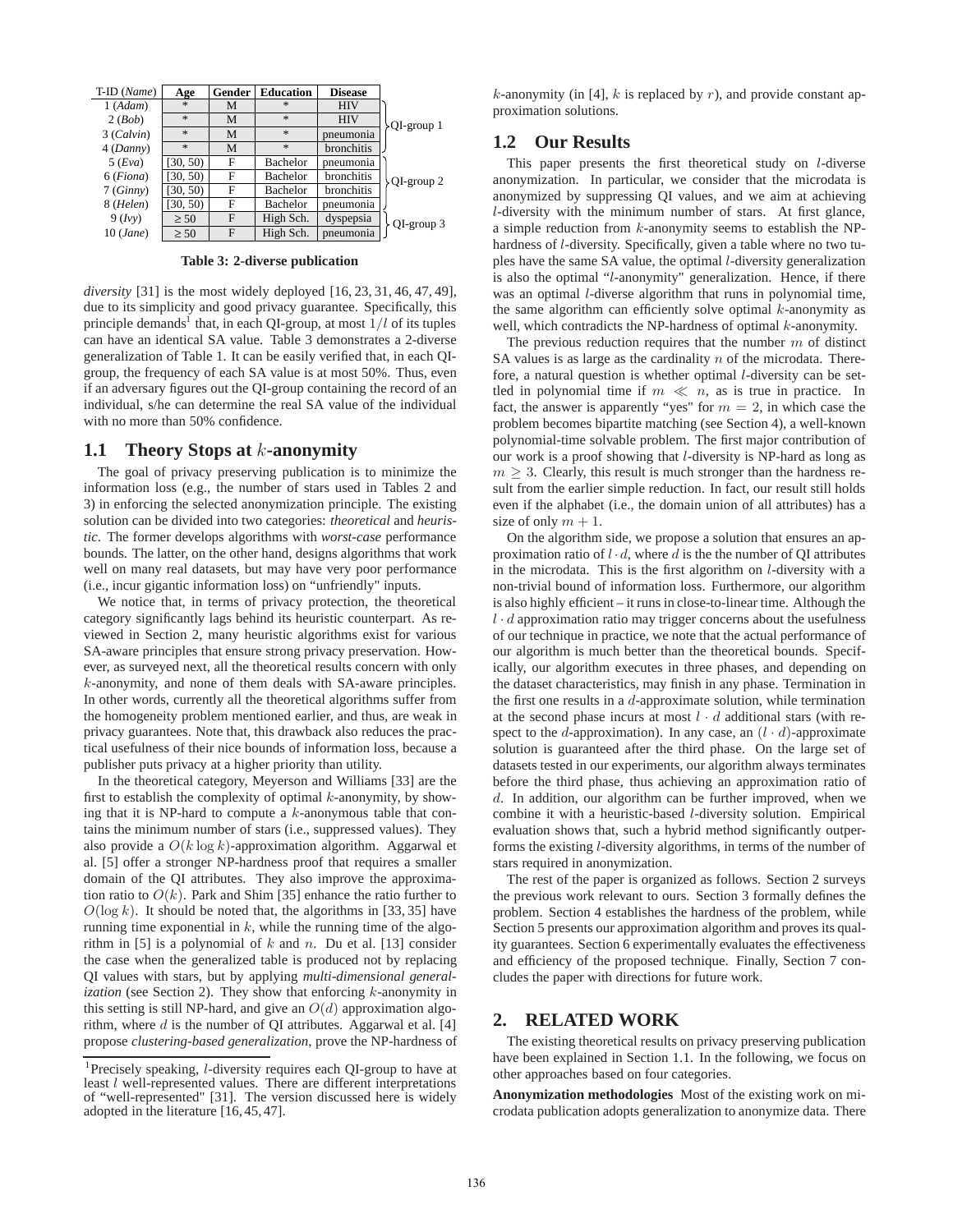| T-ID (Name) | Age       | Gender | <b>Education</b>   | <b>Disease</b> |                 |
|-------------|-----------|--------|--------------------|----------------|-----------------|
| 1(Adam)     | < 50      | M      | Bachelor or above  | <b>HIV</b>     |                 |
| 2 (Bob)     | < 50      | M      | Bachelor or above  | <b>HIV</b>     | >QI-group 1     |
| 3 (Calvin)  | < 50      | M      | Bachelor or above  | pneumonia      |                 |
| 4(Dannv)    | < 50      | M      | Bachelor or above  | bronchitis     |                 |
| $5$ (Eva)   | < 50      | F      | Bachelor or above  | pneumonia      |                 |
| 6 (Fiona)   | < 50      | F      | Bachelor or above  | bronchitis     | $\ QI$ -group 2 |
| 7(Ginnv)    | < 50      | F      | Bachelor or above  | bronchitis     |                 |
| 8 (Helen)   | < 50      | F      | Bachelor or above  | pneumonia      |                 |
| 9 (Ivv)     | $\geq 50$ | F      | High Sch. or below | dyspepsia      | QI-group 3      |
| $10$ (Jane) | $\geq 50$ | F      | High Sch. or below | pneumonia      |                 |

**Table 4: Single-dimensional generalization**

| T-ID (Name) | Age       | Gender | <b>Education</b>  | <b>Disease</b> |             |
|-------------|-----------|--------|-------------------|----------------|-------------|
| 1(Adam)     | < 50      | М      | Bachelor or above | <b>HIV</b>     |             |
| 2 (Bob)     | < 50      | М      | Bachelor or above | <b>HIV</b>     | >QI-group 1 |
| 3 (Calvin)  | < 50      | М      | Bachelor or above | pneumonia      |             |
| 4(Danny)    | < 50      | М      | Bachelor or above | bronchitis     |             |
| $5$ (Eva)   | [30, 50)  | F      | <b>Bachelor</b>   | pneumonia      |             |
| 6 (Fiona)   | (30, 50)  | F      | <b>Bachelor</b>   | bronchitis     | QI-group 2  |
| 7(Ginny)    | [30, 50)  | F      | <b>Bachelor</b>   | bronchitis     |             |
| 8 (Helen)   | (30, 50)  | F      | <b>Bachelor</b>   | pneumonia      |             |
| 9 (Ivy)     | $\geq 50$ | F      | High Sch.         | dyspepsia      | OI-group 3  |
| $10$ (Jane) | $\geq 50$ | F      | High Sch.         | pneumonia      |             |

**Table 5: Multi-dimensional generalization**

exist three variations of generalization, namely, *suppression* [1], *single-dimensional generalization* [7, 15, 20, 46, 51], and *multidimensional generalization* [16, 27, 28]. Suppression replaces distinct QI values in each QI-group with stars, as demonstrated in Section 1. Single-dimensional generalization, on the other hand, divides the domain of each QI attribute into *disjoint* sub-domains, and maps each QI value in the microdata to the sub-domain that contains the value, i.e, it "coarsens" the domains of the QI attributes. For example, Table 4 illustrates a single-dimensional generalization of Table 1 that satisfies 2-diversity. In particular, the domain of *Age* (*Education*) is divided into two sub-domains, "<50" and "≥50" ("High school or below" and "Bachelor or above"). Multidimensional generalization is an extension of single-dimensional generalization: it allows QI values to be mapped to overlapping sub-domains. For instance, Table 5 shows a 2-diverse multidimensional generalization of Table 1.

As multi-dimensional generalization imposes fewer constrains on how the QI values should be transformed, it can retain more information in the anonymized tables than suppression and singledimensional generalization. For example, it can be verified that each QI value in Table 5 is equally or more accurate than the corresponding value in Table 3 or 4. However, suppression and singledimensional generalization have a significant advantage over multidimensional generalization: the anonymized data they produce that can be directly used by off-the-shelf softwares (e.g., SAS [39], SPSS [40], Stata [41]) designed for microdata analysis. Specifically, tables with suppressed values can be processed as microdata with missing entries. On the other hand, any single-dimensional generalization can be treated as a microdata table defined over attributes with coarsened domains, i.e., all analysis on the data are performed by regarding each sub-domain of a QI attribute as a unit value.

In contrast, multi-dimensional generalization results in data that cannot be handled by existing softwares, due to the complex relationships among QI values represented by overlapping subdomains. To understand this, consider that a user wants to count the number of individuals in Table 5 with ages in [30, 50). In that case, the user has to take into account not only the tuples with an *Age* value [30, 50), but also those with a value "<50", which is non-trivial since it is difficult to decide how those tuples may contribute to the query result. In general, performing analysis (e.g., regression, classification) on overlapping sub-domains is highly complicated, and hence, is not supported by off-the-shelf statistical softwares. This explains why existing anonymization systems, like  $\mu$ -Argus [18] and Datafly [42], adopt suppression and singledimensional generalization instead of multi-dimensional generalization.

In summary, suppression and single-dimensional generalization are more preferable, if the data publisher aims to release data that can be easily used by ordinary users; otherwise, multi-dimensional generalization can be adopted. An interesting question is, how does suppression compare with single-dimensional generalization? To answer this question, in Section 6.2, we will experimentally evaluate our suppression algorithms against the existing singledimensional generalization methods.

Besides generalization, there also exists other methodologies for privacy preserving data publication. Kifer and Gehrke [23] propose *marginal publication*, which releases different projections of the microdata onto various sets of attributes. Xiao and Tao [47] advocate *anatomy* that publishes QI and SA values directly in separate tables. Aggarwal and Yu [3] design the *condensation method*, which releases only selected statistics about each QI-group. Rastogi et al. [36] employ the *perturbation* approach.

**Anonymization principles** Privacy protection must take into account the knowledge of adversaries. A common assumption is that an adversary has the precise QI values of all individuals in the microdata. Indeed, these values can be obtained, for example, by knowing a person or consulting an external source such as a voter registration list [43].

Under this assumption, both  $k$ -anonymity and  $l$ -diversity aim at preventing the accurate inference of individuals' SA values. Many other principles share this objective.  $(\alpha, k)$ -anonymity [46] combines the previous two principles: each QI-group must have size  $k$ and at most  $\alpha$  percent of its tuples can have the same SA value. m*-invariance* [49] is a stricter version of l-diversity, by dictating each group to have exactly  $m$  tuples with different SA values. The *personalized approach* [48] allows each individual to specify her/his own degree of privacy preservation. The above principles deal with categorical SAs, whereas (k, <sup>e</sup>)-anonymity [52] and <sup>t</sup>*closeness* [29] support numerical ones. (k, e)-anonymity demands that each QI-group should have size at least  $k$ , and the largest and smallest SA values in a group must differ by at least  $e$ . t-closeness requires that the SA-distribution in each QI-group should not deviate from that of the whole microdata by more than t.

δ*-presence* [34] assumes the same background knowledge as the earlier principles, but ensures a different type of privacy. It prevents an adversary from knowing whether an individual has a record in the microdata. (c, k)*-safety* [32] tackles stronger background knowledge. In addition to individuals' QI values, an adversary may have several pieces of *implicational knowledge*: "if person  $o_1$  has sensitive value  $v_1$ , then another person  $o_2$  has sensitive value  $v_2$ ".  $(c, k)$ -safety guarantees that, if an adversary has at most k pieces of such knowledge, s/he will not be able to infer any individual's SA value with a confidence higher than c. Achieving a similar purpose, the *skyline privacy* [10] guards against an extra type of knowledge. Namely, an adversary may have already known the sensitive values of some individuals before inspecting the published contents.

**Generalization algorithms** Numerous heuristic algorithms have been developed to compute generalization with small information loss. Although with no provably good worst-case quality or complexity guarantees, these algorithms are general, since they can be applied to many of the anonymization principles reviewed earlier, and work with both numerical and categorical domains. Specifi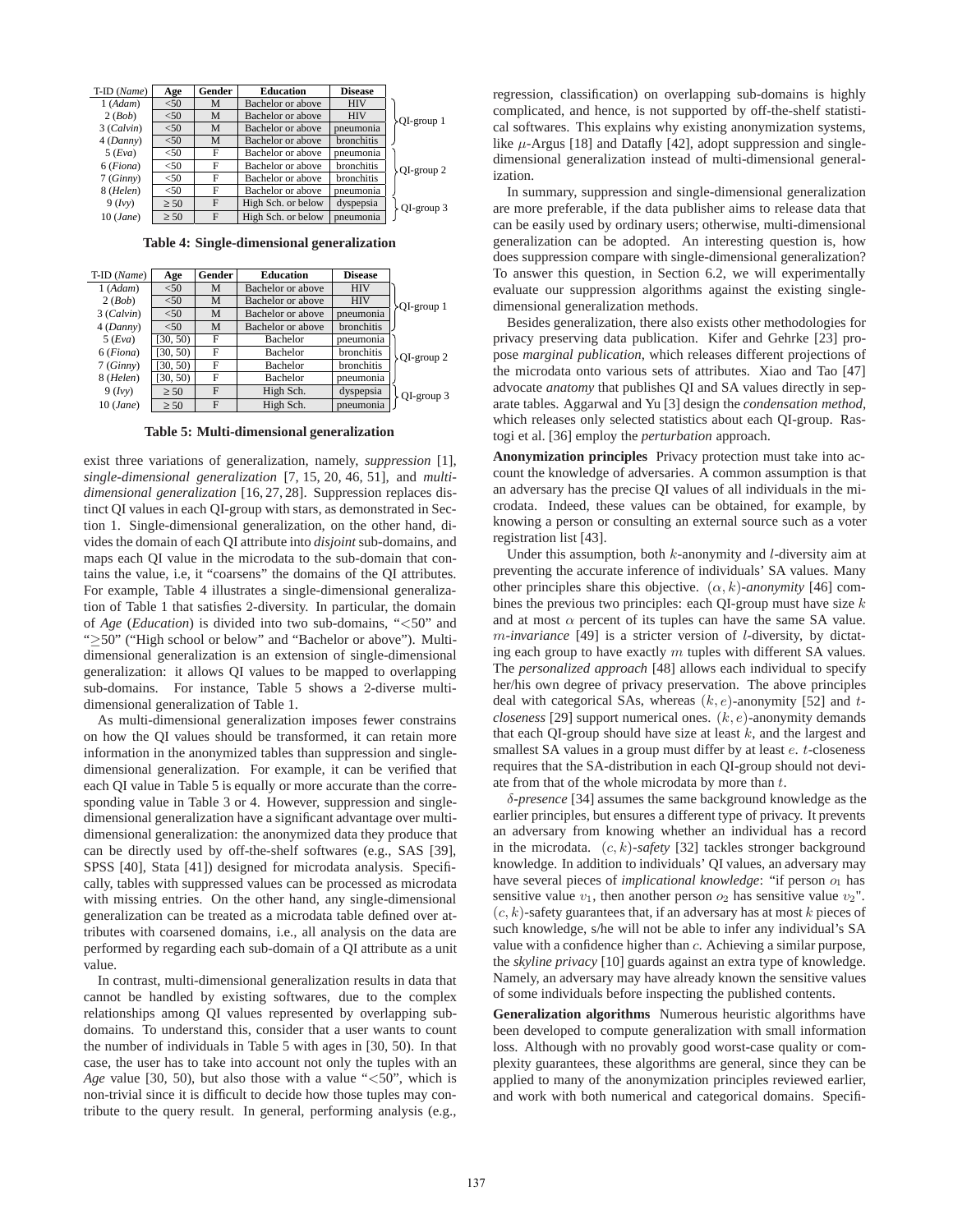cally, a genetic algorithm is developed in [20], and the branch-andbound paradigm is employed on a set-enumeration tree in [7, 30]. Top-down and bottom-up algorithms are presented in [15, 51], and the method in [26] borrows ideas from frequent item set mining. While all the above algorithms adopt single-dimensional generalization, there also exist several multi-dimensional generalization methods. In [27], an algorithm is developed based on a partitioning approach reminiscent of kd-trees. This algorithm is further improved in [28] to optimize anonymized data for given workloads. In [16], space filling curves are leveraged to facilitate generalization, and the work of [19] draws an analogy between spatial indexing and generalization. As shown in [45], the previous algorithms may suffer from *minimality attacks*, which can be avoided by introducing some randomization.

**Anonymity in other contexts** The earlier discussion focuses on data publication, whereas anonymity issues arise in many other environments. Some examples include anonymized surveying [6,14], statistical databases [9], cryptographic computing [21], access control [8], and so on.

## **3. PROBLEM DEFINITIONS**

Let  $T$  be the raw microdata table, which has  $d$  quasi-identifier (QI) attributes  $A_1$ , ...,  $A_d$ , and a sensitive attribute (SA) B. Here, d is the *dimensionality* of  $T$ , and all attributes are categorical. Given a tuple  $t \in \mathcal{T}$ , we employ  $t[A_i]$  to denote its *i*-th  $(1 \le i \le d)$  QI value, and  $t[B]$  its sensitive value. Use *n* to represent the cardinality of  $\mathcal T$ , and  $m$  to represent the number of distinct sensitive values in  $T$ . Without loss of generality we assume that all SA values are from the integer domain  $[m] = \{1, \ldots, m\}.$ 

As in most pervious work on theoretical generalization algorithms, we assume that  $T$  is anonymized with suppression, which can be formally defined based on the concept of *partition*. Specifically, a partition  $P$  of  $\mathcal T$  includes disjoint subsets of  $\mathcal T$  whose union equals T . We refer to each subset as a *QI-group*. P determines an anonymization  $T^*$  of T, where all tuples in the same OI-group carry the same QI values, as shown next.

DEFINITION 1 (GENERALIZATION). A partition  $P$  of  $T$  defines a *generalization*  $T^*$  of T as follows. For each QI-group in P, if all the tuples in the group have the same value on  $A_i$  ( $i \in [1, d]$ ), then they keep this value in  $\mathcal{T}^*$ ; otherwise, their  $A_i$  values are replaced with '\*'. All tuples in  $T$  retain their SA values in  $T^*$ .

For example, Table 2 (or 3) is a generalization of Table 1 determined by a partition with 4 (3) QI-groups. As long as one QI value of a tuple is changed to a star, we say that this tuple has been *suppressed*.

DEFINITION 2 (*l*-DIVERSITY). Given an integer *l*, a set S of tuples is *l-eligible* if at most  $|S|/l$  of the tuples have an identical SA value. A generalization  $T^*$  is *l-diverse* if each QI-group is *l*eligible.

We are ready to define the problem of optimal *l*-diverse generalization.

PROBLEM 1 (STAR MINIMIZATION). Given a microdata table  $T$  and an integer l, find an optimal l-diverse generalization of  $T$  that has the smallest number of stars.

Note that there may be multiple optimal solutions with the same number of stars. An important property of l-diversity is *monotonicity*:

LEMMA 1 ([31]). Let  $S_1$  and  $S_2$  be two disjoint sets of tu*ples. If both of them are l-eligible, then so is*  $S_1 \cup S_2$ *.* 

As an immediate corollary, Problem 1 has a solution if and only if T itself is *l*-eligible, i.e., at most  $|T|/l$  tuples of T carry the same sensitive value. In the following, we focus on only such microdata tables. It follows that  $m \geq l$ , where m is the number of distinct sensitive values in  $T$ , as mentioned before.

A close companion of star minimization (Problem 1) is *tuple minimization*:

PROBLEM 2 (TUPLE MINIMIZATION). Given a microdata table  $T$  and an integer l, find an optimal l-diverse generalization of  $\mathcal{T}^*$  that suppresses the least number of tuples.

For instance, in Table 3, the amount of information loss is 8 (stars) in Problem 1, but 4 (tuples) in Problem 2. Tuple minimization is different from star minimization because suppressing various tuples may require different numbers of stars. The following result builds a connection between the two problems.

LEMMA 2. *A*  $\lambda$ -*approximate solution to Problem 2 is a*  $\lambda \cdot d$ *approximate solution to Problem 1.*

PROOF. Let  $\mathcal{T}_1^*$  and  $\mathcal{T}_2^*$  be optimal solutions to Problems 1 and 2, respectively, and let  $\mathcal{T}_3^*$  be a  $\lambda$ -approximate solution to Problem 2. Use  $\alpha_1$  and  $\beta_1$  to denote the number of stars and the number of tuples suppressed in  $\mathcal{T}_1^*$ , respectively. Define  $\alpha_2, \beta_2$  and  $\alpha_3, \beta_3$  in the same way for  $\mathcal{T}_2^*$  and  $\mathcal{T}_3^*$ , respectively. Since each suppressed tuple introduces between  $1$  and  $d$  stars, it holds that  $\beta_i \leq \alpha_i \leq d \cdot \beta_i$  for  $i = 1, 2, 3$ . Hence,  $\alpha_3 \leq d \cdot \beta_3 \leq \lambda \cdot d \cdot \beta_2 \leq$  $\lambda \cdot d \cdot \beta_1 \leq \lambda \cdot d \cdot \alpha_1$ .  $\Box$ 

In the following sections, we will show that star minimization is NP-hard when  $m \geq 3$ , and then, approach this problem through tuple minimization.

## **4. HARDNESS OF STAR MINIMIZATION**

As discussed in Section 1.2, there exists a straightforward reduction from l-diversity to k-anonymity. This reduction, however, works only when the number  $m$  of distinct sensitive values in the microdata table  $T$  equals the number of tuples in  $T$ . It is natural to wonder, in the more realistic scenario  $m \ll |T|$ , is star minimization (Problem 1) still NP-hard?

It is easy to observe a polynomial-time algorithm for  $m = 2$ . In this case, since  $l \leq m$ , the value of l must be  $2 (l = 1$  is useless for anonymization). Let  $S_1$  ( $S_2$ ) be the set of tuples having the first (second) SA value. Thus,  $|S_1| = |S_2| = |T|/2$ ; otherwise, T is not 2-eligible and Problem 1 has no solution. Then, there exists an 2-diverse optimal generalization where each QI-group has 2 tuples,<br>since any 2-diverse OI-group of  $\tau$  with more than 2 tuples can be since any 2-diverse QI-group of  $T$  with more than 2 tuples can be divided into smaller 2-diverse QI-groups, without increasing the divided into smaller 2-diverse QI-groups, without increasing the number of stars in generalization. Finding this generalization is an instance of bipartite matching. Specifically, we create a bipartite graph by treating  $S_1$  and  $S_2$  as sets of vertices. Draw an edge between each pair  $(t_1, t_2) \in S_1 \times S_2$ . The edge has a weight equal to the number of stars needed to generalize  $t_1$  and  $t_2$  into the same form. No edge exists between vertices from the same set. An optimal 2-diverse generalization corresponds to a minimum perfect matching between  $S_1$  and  $S_2$ , which can be found in  $O(|\mathcal{T}|^3)$  time [24].

The above observation has also another implication. In [46], the authors prove that  $(\alpha, k)$ -anonymity (explained in Section 2) is NPhard. They do so by showing that  $(0.5, k)$ -anonymity is NP-hard.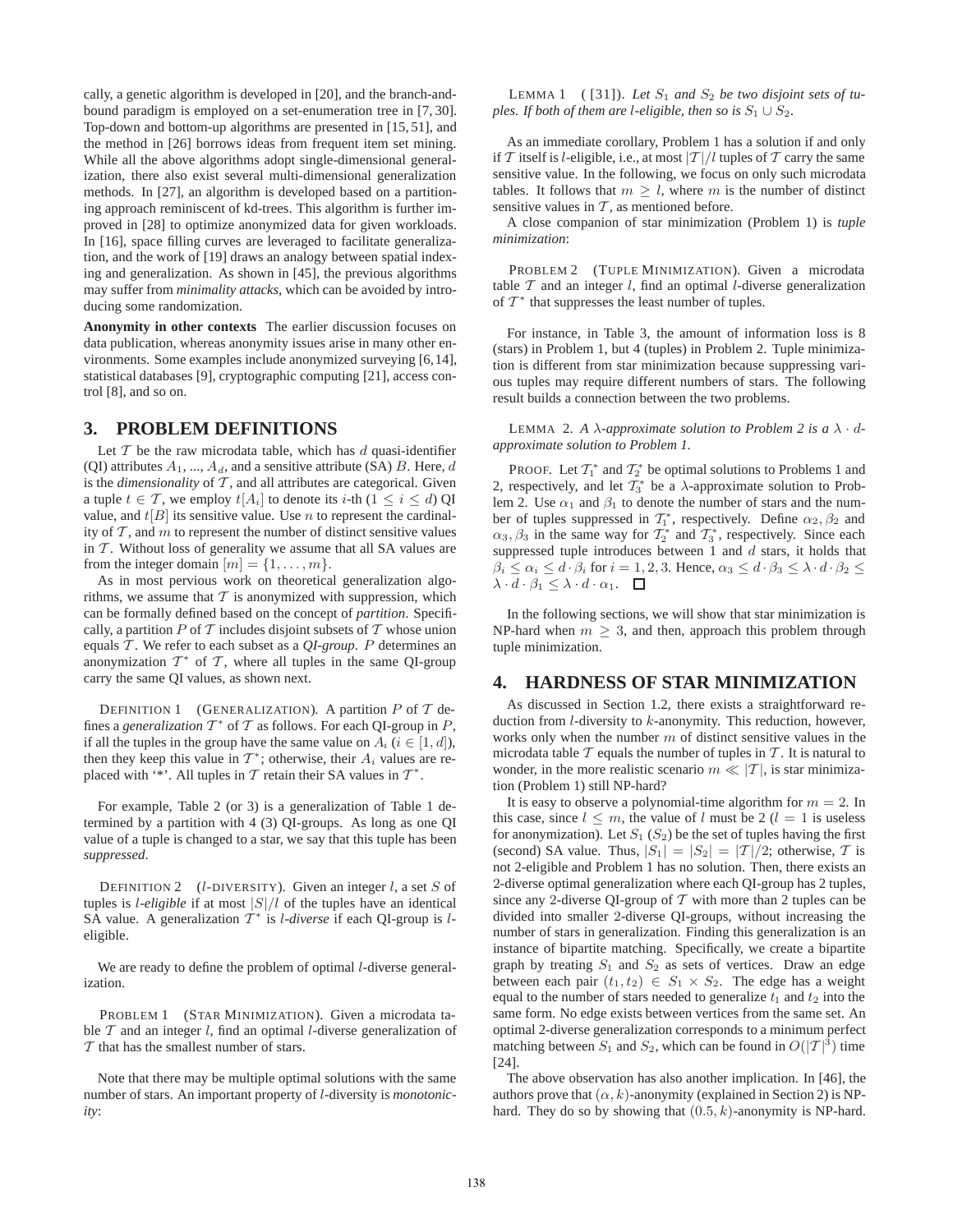$$
p_1 = (1, a, \delta), p_2 = (1, b, \gamma), p_3 = (2, c, a),
$$
  

$$
p_4 = (2, b, a), p_5 = (3, b, \gamma), p_6 = (4, d, \beta)
$$



(b) The constructed table  $T (m = 8)$ 

#### **Figure 1: Illustration of reduction**

Recall that  $(0.5, k)$ -anonymity is essentially the combination of  $k$ anonymity and 2-diversity. Intuitively, the hardness of  $(0.5, k)$ anonymity stems from the difficulty of  $k$ -anonymity. Indeed, the proof in [46] no longer holds, when k-anonymity is not required.

Next, first assuming  $l = 3$ , we establish the NP-hardness of star minimization for any  $m > l$ . Later, we will extend the analysis to any  $l > 3$ . Our derivation is based on a reduction from a classical NP-hard problem *3-dimensional matching* (3DM) [22]. Specifically, let  $D_1$ ,  $D_2$ ,  $D_3$  be three dimensions with disjoint domains, and these domains are equally large:  $|D_1| = |D_2| = |D_3| = n$ . The input is a set S of  $d \geq n$  distinct 3D points  $p_1, ..., p_d$  in the space  $D_1 \times D_2 \times D_3$ . The goal of 3DM is to decide the existence of an  $S' \subseteq S$  such that  $|S'| = n$  and no two points in  $S'$ <br>share the same coordinate on any dimension. For example, assume share the same coordinate on any dimension. For example, assume  $D_1 = \{1, 2, 3, 4\}, D_2 = \{a, b, c, d\}$ , and  $D_3 = \{\alpha, \beta, \gamma, \delta\}$ , and a set S of 6 points in Figure 1a. Then, the result of 3DM is "yes": a solution  $S^{\prime}$  can be  $\{p_1, p_3, p_5, p_6\}.$ 

Let  $v_1, ..., v_n$  be the values in  $D_1, v_{n+1}, ..., v_{2n}$  be the values in  $D_2$ , and  $v_{2n+1},..., v_{3n}$  be the values in  $D_3$ . We construct a microdata table  $\mathcal T$  from  $S$ . Specifically,  $\mathcal T$  has

- a sensitive attribute  $B$ ;
- *d* QI attributes  $A_1, A_2, ..., A_d$ , where  $A_i$  ( $1 \le i \le d$ ) corresponds to the *i*-th point  $p_i$  in  $S$ ;
- 3*n* rows, where the *j*-th  $(1 \le j \le 3n)$  row corresponds to  $v_i$ .

The rows in T are constructed as follows. Let t be the j-th (1  $\leq$  $j \leq 3n$ ) row of T. We first select a positive integer u according to the value of  $j$  (details to be clarified shortly). Then, we set the SA value of t to u, i.e.,  $t[B] = u$ . After that, for each  $i \in [1, d]$ , we set  $t[A_i]$  to 0 if  $v_j$  is a coordinate of point  $p_i \in S$ , or u otherwise. Because each  $p_i$  has three coordinates, the following property of  $T$ holds.

PROPERTY 1. *For any*  $i \in [1, d]$ *, there exist exactly* 3 *rows in*  $\mathcal T$  *that have value* 0 *on*  $A_i$ .

The value of  $u$  is chosen in a way that ensures another two properties of T. First, T should contain  $m$  ( $m \leq 3n$ ) distinct SA values, namely, 1, 2, ..., m. Second, for any  $i, j \in [1, 3n]$ , if  $v_i$  and  $v_j$  belong to different domains (e.g.,  $v_i \in D_1$  and  $v_j \in D_2$ ), the *i*-th and *j*-th rows in  $T$  should have different SA values.

Specifically, we set  $u = j$  for any  $j \in [1, m-2]$ . When  $j \in$  $[m-1, 3n]$ , we differentiate three cases according to the values of  $m$  and  $n$ :

- If  $m-1 > 2n$ , we let  $u = m-1$  if  $j \in [m-1, 3n-1]$ , and  $u = m$  if  $j = 3n$ .
- If  $2n \ge m-1 > n$ , then  $u = m-1$  if  $j \in [m-1, 2n]$ , and  $u = m$  if  $j \in [2n+1, 3n]$ .
- If  $n \ge m-1$ , we set (i)  $u = m-2$  if  $j \in [m-1, n]$ , (ii)  $u =$  $m-1$  if  $j \in [n+1, 2n]$ , and (iii)  $u = m$  if  $j \in [2n+1, 3n]$ .

Figure 1b demonstrates the  $T$  built from the  $S$  in Figure 1a, when  $m = 8$ . For example, let t be the 7-th row (i.e.,  $j = 7$ ), which corresponds to value  $c \in D_2$ . Since  $j = 7$ ,  $n = 4$ , and  $m = 8$ , we have  $2n \ge m-1 > n$  and  $j \in [m-1, 2n]$ . Hence,  $u = m-1 = 7$ .  $t[A_3]$  equals 0, because c is the second coordinate of  $p_3 \in S$ . t has 7 on other QI attributes because c is not the 2nd coordinate of any other point in S.

Let  $T^*$  be any 3-diverse generalization of T. We say that a QIgroup  $Q$  in  $T^*$  is *futile* if all the QI values in  $Q$  are stars (i.e.,  $Q$ retains no QI information at all). Otherwise,  $Q$  is *useful*.  $T^*$  have several properties.

PROPERTY 2. If a QI-group  $Q$  in  $T^*$  is useful, then all non-star *QI values in* <sup>Q</sup> *must be* 0*.*

PROOF. Consider any  $i \in [1, d]$ , such that Q has no star on  $A_i$ after generalization. Then, before generalization, all tuples in Q should have the same value on  $A_i$ . Let this value be x. By the way T is constructed, if  $x \neq 0$ , all tuples in Q should have an SA value  $x$ , which contradicts the assumption that  $Q$  is 3-eligible. Therefore,  $x = 0$  holds.  $\Box$ 

PROPERTY 3. Any useful QI-group Q in  $T^*$  contains (i) exactly *three tuples, (ii)*  $3(d-1)$  *stars, and (iii)* 3 *zeros.* 

PROOF. Let h be the number of tuples in  $Q$ . Since  $Q$  is useful, there exists  $i \in [1, d]$ , such that all tuples in Q have value 0 on  $A_i$ (see Property 2). By Property 1, there exist only three tuples in  $T$ that have value 0 on  $A_i$ . Hence,  $h \leq 3$ . On the other hand, because  $Q$  is 3-eligible,  $h \geq 3$ . Therefore,  $Q$  contains exactly three tuples.

Consider that, before generalization,  $Q$  contains three rows  $t_a$ ,  $t_b$ , and  $t_c$   $(a, b, c \in [1, 3n])$  in T. Assume on the contrary that there exists  $y \in [1, d], y \neq i$ , such that Q has no star on  $A_y$ . Recall that, the j-th  $(j \in [1, 3n])$  row in T has value 0 on  $A_i$   $(A_y)$ , if and only if  $v_j$  is a coordinate of  $p_i$  ( $p_y$ ). Thus, each of  $v_a$ ,  $v_b$ , and  $v_c$  should appear in both  $p_i$  and  $p_y$ . This indicates that  $p_i = p_y$ , leading to a contradiction. Therefore, <sup>Q</sup> should have 0 on exactly one QI attribute. Since Q contains three tuples, the number of stars (zeros) in Q should be  $3d - 3$  (3).  $\Box$ 

PROPERTY 4.  $T^*$  *has at least*  $3n(d-1)$  *stars.* 

PROOF. Let us analyze the number of non-star QI values in  $T^*$ . Each non-star can come from only a useful QI-group. According to Property 3, each such group contains 3 non-star QI values. As  $T^*$  has 3n rows and each useful QI-group has 3 rows, there can be at most  $n$  useful QI-groups. Therefore, the number of non-star QI values is at most 3n, and the property follows.  $\Box$ 

LEMMA 3. *The 3DM on* S *returns "yes", if and only if there is a* 3-diverse generalization of T with  $3n(d-1)$  stars.

PROOF. "Only-if direction": Without loss of generality, let  $S' =$  $\{p_1, ..., p_n\}$  be the solution of the 3DM. Then, we create n useful QI-groups  $Q_1$ , ...,  $Q_n$ , where  $Q_i$  ( $1 \leq i \leq n$ ) encloses the 3 tuples in  $T$  whose values on attribute  $A_i$  are 0. By the way  $T$  is constructed, each of the 3 tuples corresponds to a coordinate of p*i*, and has a distinct SA value. Hence, Q*<sup>i</sup>* is 3-eligible. Since the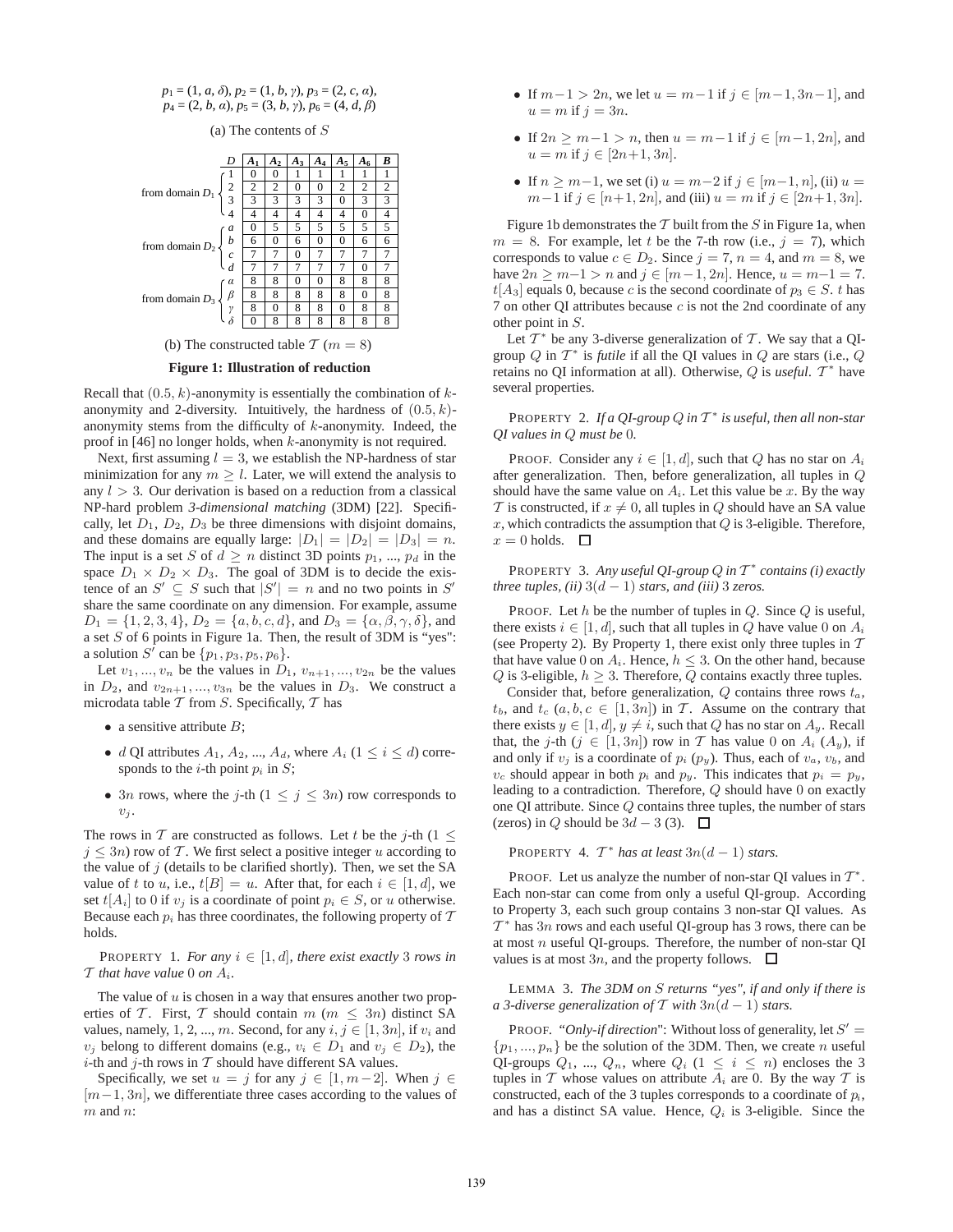points in  $S'$  do not share any coordinate,  $Q_1, ..., Q_n$  are mutually disjoint, and hence, their union covers the entire  $T$  (which has  $3n$ tuples in total). Generalizing each  $Q_i$  ( $1 \leq i \leq n$ ) introduces  $3(d-1)$  stars, leading to totally  $3n(d-1)$  stars. The resulting generalization is 3-diverse.

"*If direction*": Let  $T^*$  be a 3-diverse generalization with  $3n(d -$ 1) stars. According to Property 3,  $T^*$  has exactly n QI-groups, and all of them are useful. Denote these groups as  $Q_1, ..., Q_n$ . Since each group contributes  $3(d-1)$  stars,  $Q_x$  ( $1 \le x \le n$ ) has no star on exactly one QI-attribute  $A_i$  ( $i \in [1, d]$ ). Let us call  $A_i$  the *useful QI-attribute* of  $Q_x$ . Assume that, before generalization,  $Q_x$  contains three rows  $t_a$ ,  $t_b$ , and  $t_c$  ( $a, b, c \in [1, 3n]$ ), where  $t_j$  denotes the *j*-th row in T. Since  $t_a[A_i] = t_b[A_i] = t_c[A_i] = 0$ , according to the way  $T$  is generated,  $v_a$ ,  $v_b$ , and  $v_c$  should be the coordinates of  $p_i$ . We define  $p_i$  as the point in S *corresponding to*  $Q_x$ . Observe that, the useful QI attributes of any two QI-groups must be different, otherwise there exist at least six tuples in  $T$  that have 0 on the same QI attribute, contradicting Property 1. Consequently, each QI-group should correspond to a distinct point in S. Without loss of generality, assume that  $p_j$  is the point corresponding to  $Q_j$  $(1 \leq j \leq n)$ . Let  $S' = \{p_1, ..., p_n\}$ . Since each row in T appears in exactly one QI-group, each coordinate in  $D_1 \cup D_2 \cup D_3$ appears in exactly one point in  $S'$ . Therefore,  $S'$  is a solution to the 3DM.

Property 4 and Lemma 3 imply that we can decide whether S has a 3DM solution, by examining if an optimal 3-diverse generalization of T has  $3n(d-1)$  stars. Therefore, if we had an optimal polynomial-time l-diversity algorithm that works on all microdata tables with  $m \in [l, |\mathcal{T}|]$ , this algorithm would also solve 3DM in polynomial time.

Extending the above analysis in a straightforward manner, we can show that, for any  $l > 3$ , optimal *l*-diversity under the constraint  $m \geq l$  is also NP-hard, through a reduction from  $l$ *dimensional matching* [17]. Thus, we arrive at:

THEOREM 1. For any  $m > l > 3$ , optimal *l*-diverse general*ization (Problem 1) is NP-hard.*

We conclude this section by pointing out that our proof requires only an alphabet (i.e., the union of the domains of all attributes in the microdata) of size  $m + 1$ . For example, in Figure 1,  $m = 8$  and  $\mathcal T$  has 9 different values 0, 1, ..., 8.

## **5. TUPLE MINIMIZATION**

This section tackles tuple minimization (Problem 2), and presents an algorithm with an approximation ratio of l. By Lemma 2, it leads to an  $(l \cdot d)$ -approximation for star minimization, resulting in the first l-diversity algorithm with a non-trivial worst-case bound on information loss. Furthermore, this algorithm leverages several novel heuristics that work fairly well in practice, and usually produce a solution with a much better quality than the upper bound.

## **5.1 Algorithm Overview**

Since our goal is to minimize the number of tuples suppressed, we can redefine the problem as the following. Suppose that the microdata T is partitioned into s QI-groups  $Q_1, \ldots, Q_s$ , where tuples in the same QI-group have the same value on every QI attribute. The problem is to remove the minimum number of tuples from  $Q_1, \ldots, Q_s$ , such that: (a) all QI-groups are *l*-eligible, and (b) the set of all removed tuples is  $l$ -eligible. We denote the set of removed tuples by  $R$ , and these tuples will correspond to the suppressed tuples. We refer to R as the *residue set*. Since switching

tuples with the same QI and SA values will not change the quality of the solution, in the following we will not distinguish such tuples. In this manner, the QI-groups and  $R$  are effectively considered as multisets.

Initially  $R$  is empty. Throughout the algorithm, tuples are only moved to  $R$  but never taken back. We follow different rules to pick tuples to remove in the three phases of the algorithm. In the first phase, we will make sure that condition (a) above is satisfied. If condition (b) is also met, the algorithm immediately terminates. Otherwise in phase two, we try to do an "easy fix" of the problem by removing some more tuples from the QI-groups without violating condition (a). If at any time during phase two condition (b) is met, the algorithm ends, or else we proceed to phase three. In the last phase, we do an "overhaul" in order to satisfy condition (b) by removing tuples in large batches. Before giving the details for each phase below, we point out that approximations are introduced in succession: If the algorithm terminates during the first phase, then the returned solution is guaranteed to be optimal; if the algorithm ends in phase two, only an additive error of  $l-1$  is introduced; only in phase three may we encounter a multiplicative error of l.

Sections 5.2-5.4 describe the conceptual procedures of the three phases respectively, and analyze their theoretical guarantees. We defer the running time discussion to Section 5.5.

#### **5.2 Phase One**

For a QI-group  $Q$  and an SA value  $v$ , denote the number of tuples in Q with SA value v by  $h(Q, v)$ . We call the SA value with the most tuples the *pillar SA value*, or simply the *pillar*. The number of tuples in the pillar is called the *pillar height* of Q, denoted by  $h(Q) = \max_{v} h(Q, v)$ . Note that there could be more than one pillar in a QI-group. These terms are similarly defined on the set of removed tuples R.

**Algorithm** The rule of phase one is simple: for each QI-group, repeatedly remove one tuple from its pillar until the QI-group is leligible. If there is more than one pillar, the choice can be arbitrary. Note that although we break ties arbitrarily, the end result is unique, the reason being the following. When there are more than one pillar in the QI-group that is still not l-eligible, removing a tuple from any of the pillars will not decrease the pillar height, and hence the QI-group will not become l-eligible after the removal. Only after all pillars have lost one tuple does the QI-group have a chance of becoming l-eligible. In other words, no matter what order is taken, we will eventually remove one tuple from each pillar.

At the end of phase one, we check if  $R$  is  $l$ -eligible, i.e.,

$$
|R| \ge l \cdot h(R). \tag{1}
$$

If (1) holds, then the algorithm terminates; otherwise we proceed to phase two.

Consider the example in Table 1 with  $l = 2$ . Initially we have 4 QI-groups: {1, 2}, {3}, {4}, {5, 6, 7, 8}, {9, 10}. After phase one, the first three QI-groups are completely eliminated, and the other two QI-groups remain unchanged. The set  $R$  of removed tuples have the following (multi)set of SA values: {HIV, HIV, pneumonia, bronchitis}. In this case R is already *l*-eligible and thus the whole algorithm terminates. However, if we are not so lucky, we need to go to phase two.

**Analysis** Let  $\dot{Q}_1, \ldots, \dot{Q}_s$  be the QI-groups at the end of phase one, and  $\hat{R}$  the set of removed tuples. If (1) holds after phase one, then  $(Q_1, \ldots, Q_s, R)$  must be an optimal solution. In fact, we can prove a stronger result.

LEMMA 4. For any  $1 \le i \le s$  and any subset  $Q'_i$  of  $Q_i$  that is<br>ligible  $h(Q'_i, v) \le h(Q_i, v)$  for all SA values v *l*-eligible,  $h(Q'_i, v) \leq h(Q_i, v)$  *for all SA values v.*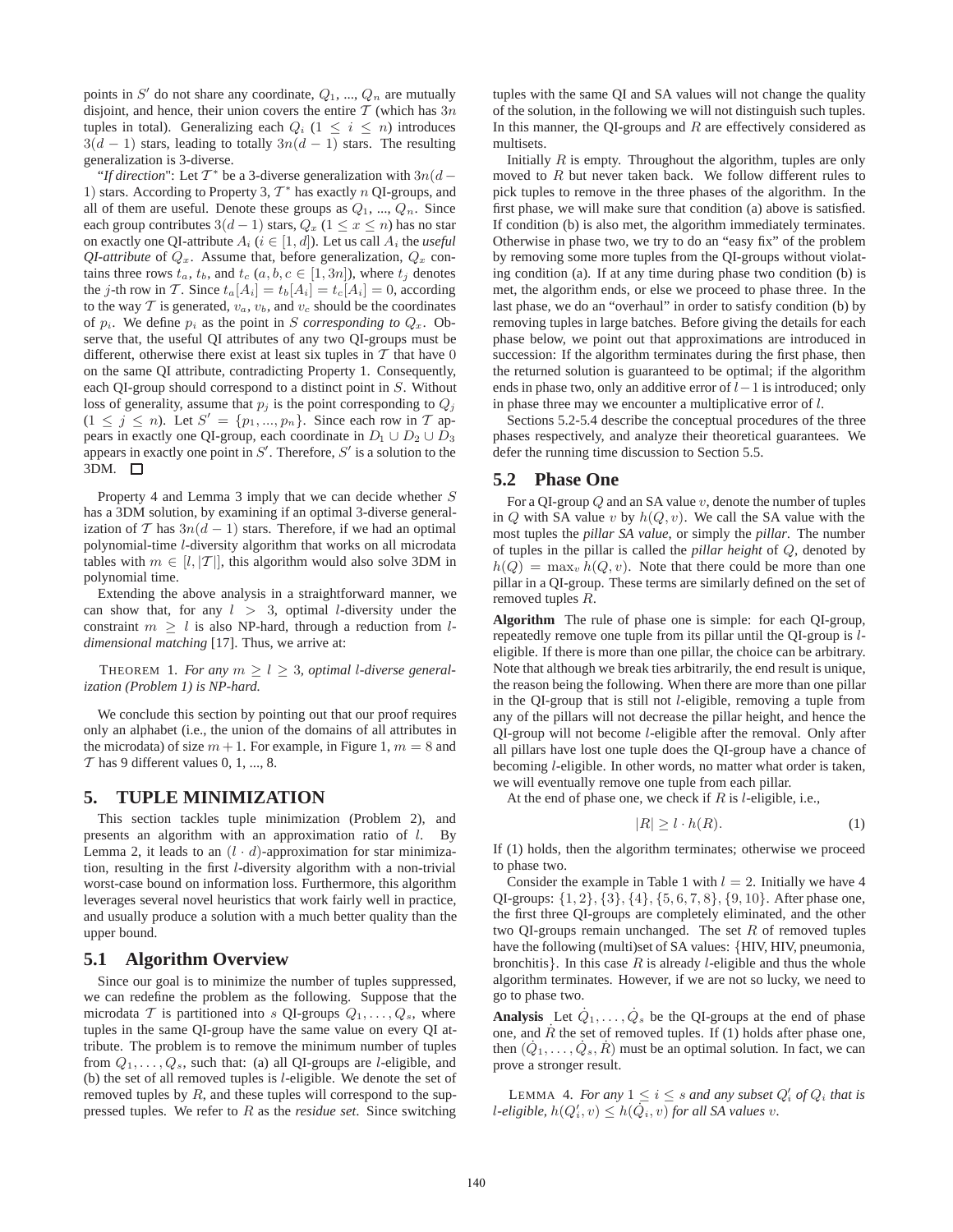The proofs for the rest of the paper can be found in [50]. Based on Lemma 4, we prove the following corollary.

COROLLARY 1. *If the algorithm terminates after phase one, then*  $(Q_1, \ldots, Q_s, R)$  *is an optimal solution.* 

Let  $OPT$  be the number of tuples in R in the optimal solution. The following lower bound on  $OPT$  is another easy corollary of Lemma 4 that will be useful later on.

COROLLARY 2.  $OPT \geq l \cdot h(R)$ .

## **5.3 Phase Two**

In phase two, we try to increase |R| while keeping  $h(R)$  unchanged by removing tuples from the QI-groups while maintaining their  $l$ -eligibility. We continue the process until Inequality  $(1)$  is satisfied, or no more tuples can be removed.

Before describing the phase two algorithm we need some more terminology. We know that  $|Q| \geq l \cdot h(Q)$  for any QI-group Q at the end of phase one. We say that Q is *thin* if  $|Q| = l \cdot h(Q)$ , and *fat* if  $|Q| > l \cdot h(Q) + 1$ . If Q has one or more pillars that are also the pillars of R, then Q is a *conflicting* QI-group; these pillars are the *conflicting pillars* of Q. If Q is both thin and conflicting, it is said to be *dead*; otherwise it is *alive*. Intuitively, a dead QI-group cannot lose any more tuples without either increasing  $h(R)$  or violating its own l-eligibility. An SA value v is *alive* if there exists at least one alive QI-group Q such that  $h(Q, v) > 0$ .

**Algorithm** Phase two proceeds iteratively as follows. In each iteration, we pick an alive SA value v such that  $h(R, v)$  is minimized, i.e.,  $v$  is the least frequent alive SA value in  $R$ . When there are multiple such SA values, we pick one arbitrarily. If there is no alive SA value, then phase two cannot solve the problem and we enter phase three. Otherwise, we go to the QI-group Q where  $h(Q, v) > 0$ ; again the choice is arbitrary if there is more than one option. There are two cases: If  $Q$  is fat, then we simply remove a tuple from Q with SA value v, decrementing  $h(Q, v)$  while incrementing  $h(R, v)$ . If Q is thin, then by definition it must be non-conflicting, so we remove a tuple from each of  $Q$ 's pillars. Note that this may or may not increase  $h(R, v)$ . This iteration now ends. If at this time  $R$  becomes  $l$ -eligible, the whole algorithm terminates; otherwise a new iteration starts.

Consider the following example with  $m = 5$  SA values,  $s = 3$  QI-groups,  $l = 3$ , and  $Q_1 = (3, 1, 1, 2, 3), Q_2 =$  $(0, 2, 2, 4, 4), Q_3 = (4, 4, 0, 0, 0)$  before phase one. (For notational simplicity we use the vector presentation for multisets. For instance, (3,1,1,2,3) means there are three tuples with SA value 1, one tuple with SA value 2 and 3 respectively, two and three tuples with SA values 4 and 5 respectively.) In phase one,  $Q_1$ and  $Q_2$  do not change, while all tuples of  $Q_3$  are removed. Thus at the end of phase one the status is  $Q_1 = (3, 1, 1, 2, 3), Q_2 =$  $(0, 2, 2, 4, 4), R = (4, 4, 0, 0, 0).$  Now phase two starts. In the first iteration, there are five alive SA values: 1, 2, 3, 4, and 5. Suppose we pick  $v = 3$ . Note that both  $Q_1$  and  $Q_2$  can give a 3 to  $R$ , and the choice can be arbitrary. Say we remove a 3 from  $Q_1$ , changing the status to  $Q_1 = (3, 1, 0, 2, 3), Q_2 =$  $(0, 2, 2, 4, 4), R = (4, 4, 1, 0, 0).$  Now  $Q_1$  is dead, since it is both thin and conflicting (the conflicting pillar is 1). In the second iteration, still 3, 4, 5 are all alive SA values, but since 4 and 5 have the minimum  $h(R, v)$ , we pick one of them arbitrarily, say 4.  $Q_2$  now is the only alive QI-group: it is thin but nonconflicting. So we remove a 4 and a 5 together, changing the status to  $Q_1 = (3, 1, 0, 2, 3), Q_2 = (0, 2, 2, 3, 3), R = (4, 4, 1, 1, 1).$  In the third iteration, 3, 4, 5 are all possible choices, and  $Q_2$  is fat.

Say we remove a 3, which results in  $Q_1 = (3, 1, 0, 2, 3), Q_2 =$  $(0, 2, 1, 3, 3), R = (4, 4, 2, 1, 1).$  At this point R has become leligible, and the algorithm terminates.

**Analysis** Let  $\ddot{Q}_1, \ldots, \ddot{Q}_s$ ,  $\ddot{R}$  be the status at the end of phase two. We first prove that  $h(R)$  does not increase in this phase, that is:

LEMMA 5. 
$$
h(R) = h(R)
$$
.

In general,  $\ddot{R}$  may not be *l*-eligible. However, if it is, then the following guarantee holds.

LEMMA 6. *If the algorithm terminates during phase two, then*  $|R| \leq l \cdot h(R) + l - 1.$ 

By combining Corollary 2 and Lemma 6, we have the following result.

COROLLARY 3. *If the algorithm terminates during phase two, then it returns a solution such that*  $|R| \leq OPT + l - 1$ .

It is clear that all QI-groups are dead after phase two (unless the algorithm terminates). In this case, the following property holds, which will be useful later on.

LEMMA 7. If  $Q_1, \ldots, Q_s$  are all dead and R is not l-eligible, *then for any pillar p of R, there exists some*  $Q_i$  *such that p is not a conflicting pillar of* Q*i.*

The following corollary follows from Lemma 7.

COROLLARY 4. *If the algorithm does not terminate after phase two, then* <sup>R</sup>¨ *has at least two pillars.*

The result above implies that for the special case  $l = 2$ , the algorithm always terminates during the first two phases.

THEOREM 2. *For*  $l = 2$ *, our algorithm always solves the tuple minimization problem during the first two phases with a solution*  $|\ddot{R}| \leq OPT + 1.$ 

## **5.4 Phase Three**

In most cases the algorithm will stop in the first two phases. However, on some "hard" inputs we will have to resort to phase three. In the output from phase two, all QI-groups are thin and conflicting, and still  $|R| < l \cdot h(R)$ . The failure of phase two suggests that in order to satisfy Inequality (1), we cannot just increase  $|R|$ . We need to increase both  $|R|$  and  $h(R)$ , but in a careful way such that the amount of increase in |R| is more than  $l$  times the increase in  $h(R)$ , so that eventually the gap between |R| and  $l \cdot h(R)$  can be closed.

**Algorithm** The third phase proceeds in rounds, each consisting of two steps. In the first step, we pick a subset  $S$  of QI-groups, and remove one tuple from each of their pillars. This increases  $h(R)$  but also (possibly) makes these QI-groups fat. Meanwhile, since certain pillars of R might have disappeared after this step, some other QI-groups may switch from conflicting to non-conflicting. More precisely, a greedy algorithm is used to decide S. Initially we set P to be the set of pillars of R. For a QI-group  $Q$ , let  $C(Q)$  be the set of conflicting pillars of Q. The greedy algorithm iteratively does the following. As long as  $P$  is not empty, pick the QI-group Q that minimizes  $|C(Q) \cap P|$ , and then set  $P \leftarrow P \cap C(Q)$ . Note that here the problem is equivalent to SET COVER [11], i.e., we are using  $\overline{C(Q)}$  as the "sets" to cover all the pillars of R, and this greedy algorithm is actually the same as the standard heuristic for SET COVER.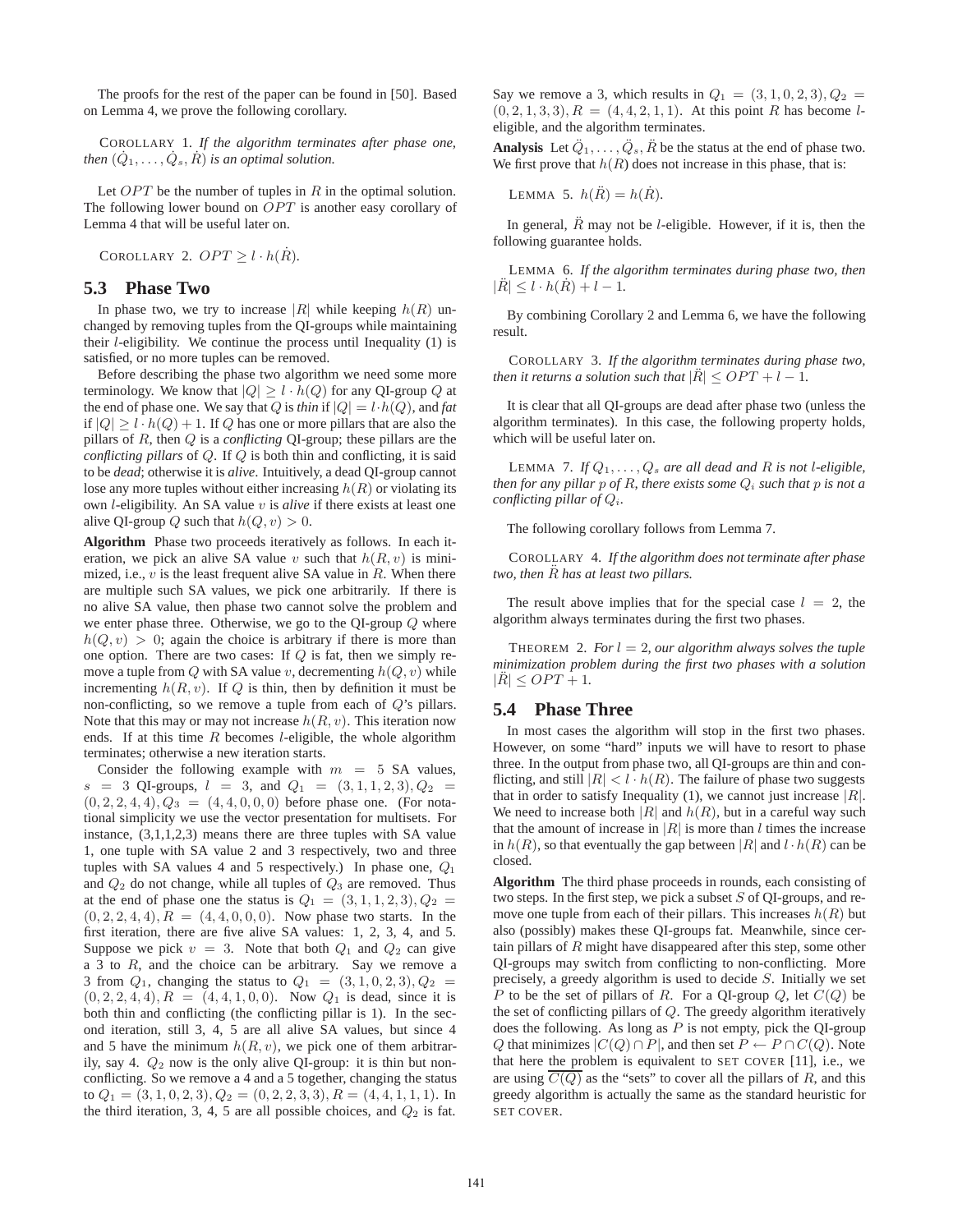In the second step, for each QI-group  $Q$ , if it has become alive after step one, then we keep removing tuples from Q until it becomes dead again, using the following simple rules: If Q is fat, remove a tuple from any SA value that is not a pillar of  $R$ . If  $Q$  is thin, then check if it is conflicting. If yes, then we are done with this QI-group; otherwise we remove a tuple from each of its pillars. If at any time  $R$  becomes *l*-eligible, the whole algorithm terminates. Note that if the algorithm does not terminate after a round, all QI-groups have become dead again.

The following is an example showing how phase three works. Suppose  $m = 5, s = 2, l = 4$ , and the status after phase two is  $Q_1 = (3, 1, 2, 3, 3), Q_2 = (1, 3, 2, 3, 3), R = (4, 4, 4, 0, 0).$ Note that  $Q_1$  and  $Q_2$  are both thin and conflicting:  $Q_1$  conflicts on 1 while  $Q_2$  conflicts on 2. In step one of the first round, we pick QI-groups whose  $\overline{C(Q)}$  together cover the pillars  $\{1, 2, 3\}$ of R. As  $\overline{C(Q_1)} = \{2, 3, 4, 5\}$  and  $\overline{C(Q_2)} = \{1, 3, 4, 5\}$ , the greedy algorithm chooses both  $Q_1$  and  $Q_2$ . Then we remove one tuple from each of the pillars of  $Q_1$  and  $Q_2$ , resulting in the following configuration:  $Q_1 = (2, 1, 2, 2, 2), Q_2 = (1, 2, 2, 2, 2), R =$  $(5, 5, 4, 2, 2)$ . In step two, we first remove tuples from  $Q_1$  until it becomes dead. As  $Q_1$  is fat and SA values 3, 4, 5 are not a pillar of R, we can remove any tuple of those SA values from  $Q_1$ . Suppose a 3 is removed, resulting in  $Q_1 = (2, 1, 1, 2, 2), Q_2 =$  $(1, 2, 2, 2, 2), R = (5, 5, 5, 2, 2).$  Similarly we remove a 4 from  $Q_2$ , leading to  $Q_1 = (2, 1, 1, 2, 2), Q_2 = (1, 2, 2, 1, 2), R =$  $(5, 5, 5, 3, 2)$ . At this point, R is *l*-eligible and the algorithm terminates. In this simple example, there is only one round, but in general there could be multiple rounds.

**Analysis** We now analyze the approximation ratio guaranteed by the algorithm. As it turns out, the key factor is to bound the increase in  $h(R)$  throughout phase three.

LEMMA 8. *In each round of phase three,* <sup>h</sup>(R) *increases by at*  $most$   $l-2$ .

LEMMA 9. *There are at most*  $h(R)$  *rounds in phase three.* 

Based on Lemmas 8 and 9, we prove our main theorem as follows.

THEOREM 3. *Our algorithm finds an* l*-approximate solution to the tuple minimization problem.*

#### **5.5 Implementation**

Our three-phase algorithm can be implemented efficiently using inverted list structures. In this subsection, we present an implementation, which has a worst-case time complexity of  $O(s \cdot n)$ .

**The basic data structure** We maintain an array  $A_i$  for each OIgroup  $Q_i$  throughout the algorithm, as well as an  $A_R$  for the set of removed tuples R. Suppose that  $Q_i$  has  $n_i$  tuples, for  $i = 1, \ldots, s$ . The array  $A_i$  has  $n_i$  entries. The j-th entry,  $A_i[j]$ , contains a pointer to a list of SA values v such that  $h(Q_i, v) = j$ . Note that some entries of  $A_i$  may be empty. Along with each SA value  $v$ , we keep a pointer to a list of tuples in Q*<sup>i</sup>* with this SA value, called the *SA set* of v. For each  $A_i$ , we also maintain  $p_i$ , the maximum index *j* such that  $A_i[j]$  is nonempty. In other words,  $A_i[p_i]$  always points to the list of pillars of Q*i*. We similarly maintain the pillar pointer  $p_R$  for  $A_R$ . The whole data structure uses linear space and can also be easily initialized in  $O(n)$  time.

This data structure supports an update, i.e., moving a tuple from some  $Q_i$  to  $R$  in constant time. To move a tuple  $t$ , we first remove it from its SA set, stored at some  $A_i[j]$ . If  $j = 1$ , we also delete the SA set; otherwise, we move the SA set from  $\mathcal{A}_i[j]$  to  $\mathcal{A}_i[j-1]$ .

Next, we insert t to  $A_R$ , and the procedure is symmetric. Finally, we also update  $p_i$  and  $p_R$ . Note that although  $p_i$  may decrease a lot in a single update, the amortized cost of maintaining  $p_i$  is  $O(1)$ , since  $p_i$  only moves in one direction, and the total distance it travels is at most n*i*.

**Phase one** Consider the QI-group  $Q_i$  with  $n_i$  tuples. In phase one, we simply keep removing tuples from the pillar of  $Q_i$ , i.e., the first SA set in the list pointed by  $A_i[p_i]$ . Since the update cost for each removed tuple is  $O(1)$ , and we can also easily check if  $Q_i$  is l-eligible after each update, the running time for this QI-group is  $O(n_i)$ , implying a total running time of  $O(n)$  for phase one.

**Phase two** To efficiently implement our phase two algorithm, another inverted list C, called the *candidate list*, is required. It is an array of size n. At  $\mathcal{C}[j]$  we store a list of entries of the form  $(i, v)$ , one for each alive SA value v in  $Q_i$  if  $h(R, v) = j$ . That is, the list at  $C[j]$  stores (the pointers to) all possible SA sets from which we can remove tuples. C can be initialized in  $O(n)$  time. It can also be maintained with  $O(1)$  cost after a tuple is inserted to R.

In each iteration of phase two, we pick a pair  $(i, v)$  from the list stored at the first non-empty entry  $C[j]$ . Next we check if  $Q_i$  is fat. If it is we simply remove a tuple from  $Q_i$  with SA value  $v$ ; otherwise we remove a tuple from each of Q*i*'s pillars. At the end of the iteration, we check if  $Q_i$  is dead. If so we remove all its entries  $(i, v)$  from C. Since the cost to remove a tuple is  $O(1)$ , and there are at most *n* entries in C, the total cost of phase two is  $O(n)$ .

**Phase three** The first step of each round in phase three is the standard greedy algorithm for SET COVER, which can be implemented in  $O(s \cdot l)$  time [11], since there are s sets and each set has cardinality at most  $l$ . In the second step, by using the inverted list  $A_i$ , a QI-group  $Q_i$  can be handled in time  $O(l + r)$ , where r is the number of tuples removed from Q*i*. To see this, note that every time we apply the rule, we either remove tuples, whose cost can be charged to the  $O(r)$  term, or declare that  $Q_i$  is dead, whose cost is at most  $O(l)$ . Since we remove at most n tuples in total, the overall cost of phase three is thus  $O(sl \cdot h(\dot{R}) + n)$  as there are at most  $h(\dot{R})$ rounds by Lemma 9. Finally, since  $h(\dot{R}) \leq n/l$ , we conclude that the total cost of phase three is  $O(s \cdot l \cdot n/l+n) = O(s \cdot n)$ . Note that this is a very pessimistic bound, as the typically number of rounds is much smaller than  $n/l$  in practice.

THEOREM 4. *Our three-phase algorithm can be implemented in*  $O(s \cdot n)$  *time.* 

## **5.6 Discussions**

The performance of our algorithm is sensitive to the diversity of QI values in the microdata. If most tuples in the microdata have distinct QI values, the first phase of our algorithm would start with a large number of QI groups that contain less than  $l$  tuples; eventually, all tuples in these QI groups will be moved to the set  $R$  and suppressed, leading to a significant number of stars in the generalized data. Such degradation of data utility usually occurs when the microdata contains QI attributes with large domains. For example, a micordata table with *Birth Date*, *Gender*, and *ZIP Code* as the QI attributes would contain a significant number of tuples that have distinct QI values, since both *Birth Date* and *ZIP Code* have sizable domains, and hence, any two tuples are likely to differ on either attribute<sup>2</sup>.

Despite the above drawback, our algorithm can still be useful in some scenarios, due to the following reasons. First, our algorithm

<sup>&</sup>lt;sup>2</sup>Indeed, a recent study [43] has shown that 87% of the U.S. popu-<br>lation can be uniquely identified by their birth dates, genders, and lation can be uniquely identified by their birth dates, genders, and 5-digit ZIP codes.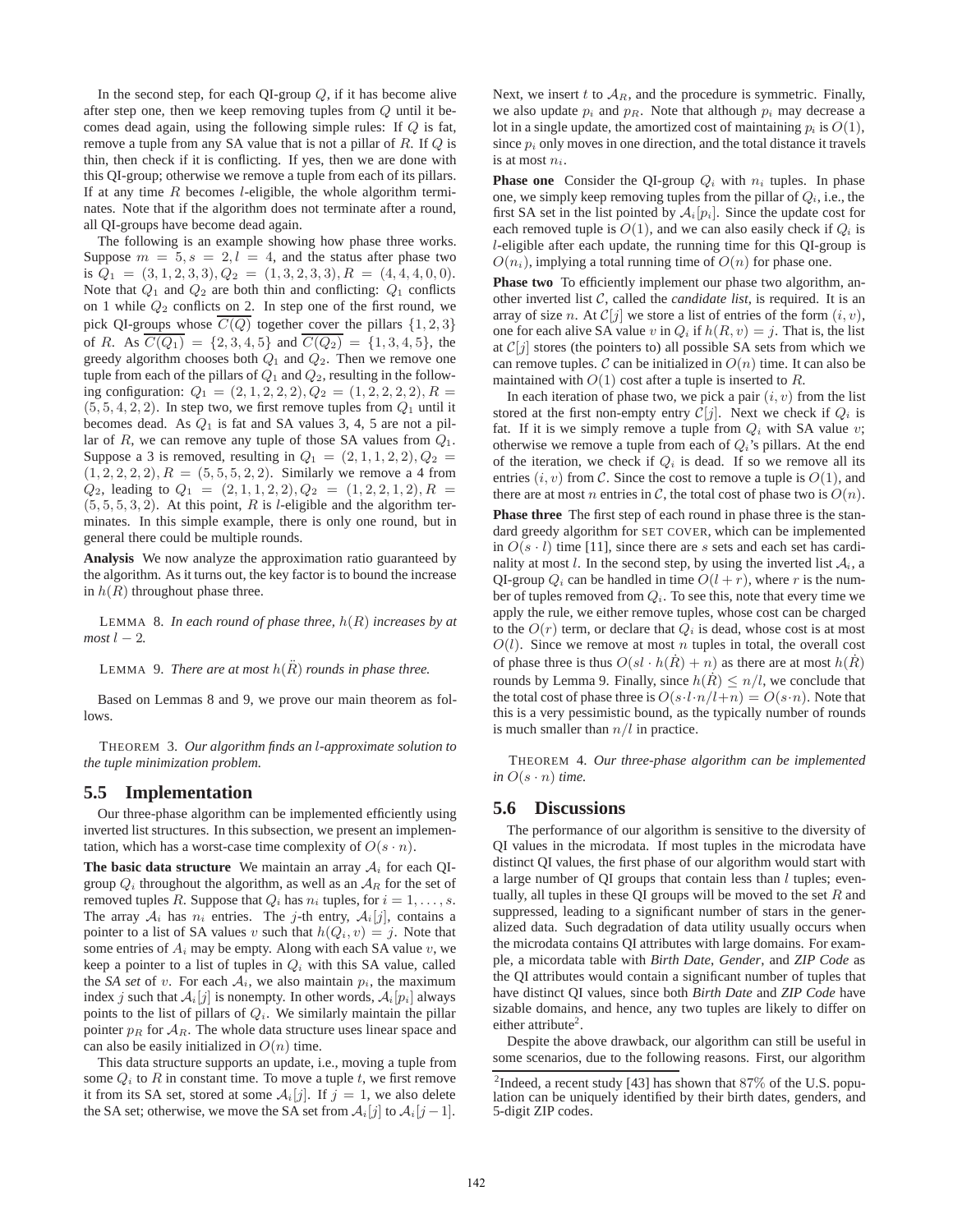

**Table 6: Attribute domain sizes**

can be applied on datasets with small or median QI domains. Such microdata exists, as many QI attributes in practice, such as *Gender*, *Race*, *Marital Status*, *Years of School Attendance*, have domains with cardinalities below 20.

Second, QI attributes with large domains often need to be coarsened (even before generalization is performed) to avoid disclosure of excessively detailed personal information. For example, the *Standards for Privacy of Individually Identifiable Health Information* [12] (issued by the U.S. Department of Health and Human Services) requires that, unless otherwise justified, any personal data to be published should satisfy the following two conditions (in addition to numerous other requirements):

- 1. given any date directly related to an individual (e.g., birth date, admission date, discharge date), only the year of the date is released;
- 2. only the first three digits of any ZIP code are retained.

Therefore, given a dataset with QI attributes *Birth Date* and *ZIP Code*, if the publisher is to release the data in a manner that conforms to the above standard, s/he should transform *Birth Date* to *Year of Birth*, and remove all but the initial three digits of any ZIP code. This considerably reduces the domain size of the attributes, making our algorithm applicable on the dataset.

Third, our algorithm can be easily combined with any heuristic suppression algorithm to improve its performance over datasets with diverse QI values. Specifically, given a micordata table, we can first employ our algorithm to obtain (i) a set of QI-groups that contain no stars, and (ii) the residue set  $R$ . After that, we can apply any existing heuristic algorithm on  $R$  to divide it into smaller QI-groups, thus reducing the number of values that need to be suppressed. Apparently, such a hybrid approach always outperforms our algorithm in star minimization, and hence, it also achieves an approximation ratio of  $O(l \cdot d)$ .

Last but not least, given a microdata table, we may preprocess it with any single-dimensional generalization method to reduce the cardinalities of the QI domains, and then apply our algorithm on the modified dataset. The preprocessing step method does not need to ensure *l*-diversity: even the *k*-anonymity algorithms [7, 15, 20, 26, 44] can be applied. The amount of generalization imposed in the preprocessing step has an effect on the quality of the l-diverse table output by our algorithm. In particular, less generalization leads to large domains of the QI attributes, which, in turn, results in more stars in the l-diverse table. On the other hand, when the QI attributes are coarsened to a higher degree during preprocessing, each non-star QI value in the l-diverse tale corresponds to a larger sub-domain of the QI attribute, i.e., the published QI values are less accurate. To achieve a good tradeoff between the number of stars and the accuracy of non-star QI values, we may vary the amount of generalization in the preprocessing step, examine the output of our algorithm, and choose the setting that optimizes the utility of the l-diverse table. A complete treatment of this issue, however, is beyond the scope of this paper.

## **6. EXPERIMENTS**

This section experimentally evaluates the proposed techniques. Section 6.1 examines the performance of our algorithms in star minimization, and Section 6.2 compares our algorithms with single-dimensional generalization methods. All of our experiments



are performed on a computer with a 3 GHz Pentium IV CPU and 2 GB RAM.

# **6.1 Star Minimization**

**Algorithms evaluated** The existing l-diversity techniques employ either single- or multi-dimensional generalization. We examine the state of the art [15,16,27] of these techniques, modify them as suppression algorithms, and choose *Hilbert* [16], the one that achieves the best performance in star minimization, as the baseline with which our algorithms are compared. We denote the three phase algorithm in Section 5.1 as *TP*. We have also implemented a hybrid algorithm, *TP*<sup>+</sup>, which combines both *Hilbert* and *TP*. Specifically, given a microdata  $\mathcal{T}$ ,  $TP^+$  first invokes  $TP$  to produce a partition of  $T$ , and then applies *Hilbert* on the residue set  $R$  (produced by  $TP$ ) to reduce the number of stars in the l-diverse table. As discussed in Section 5.6, such a hybrid algorithm also returns an  $O(l \cdot d)$  solution for the star minimization problem.

**Datasets** Following [16, 47], we experiment with two datasets, SAL and OCC, obtained from the *American Community Survey* [37]. Both SAL and OCC contain 600k tuples, each capturing the information about a U.S. adult. Specifically, SAL has a sensitive attribute *Income*, and 6 QI attributes *Age*, *Gender*, *Race*, *Marital Status*, *Birth Place*, *Education*, *Work Class*. OCC contains the same QI attributes as in SAL, but has a different sensitive attribute *Occupation*. Table 6 illustrates the domain size of each attribute.

Based on SAL, we generate 7 sets of microdata, SAL-1, SAL-2, ..., SAL-7. Each table in SAL-d  $(1 \leq d \leq 7)$  is a projection of SAL on *Income* and <sup>d</sup> QI attributes. As SAL has 7 quasi-identifers, totally there are  $\begin{pmatrix} 7 \\ d \end{pmatrix}$  microdata tables in SAL-d. Similarly, we also construct 7 sets of microdata OCC- $d$  ( $1 \le d \le 7$ ) from OCC.

**Quality of generalizations** In the first set of experiments, we investigate the effect of l on the quality of the generalization produced by each technique. In particular, for any given  $l$ , we employ each algorithm to generate l-diverse versions of the microdata in SAL-4 (OCC-4). Then, the performance of an algorithm is gauged by the average number of stars, in the l-diverse generalization it generates for the  $\binom{7}{4} = 35$  microdata tables in SAL-4 (OCC-4).<br>Figure 2 illustrates the average number of stars as a function

Figure 2 illustrates the average number of stars as a function of  $l$ . All algorithms perform better when  $l$  decreases, since a smaller  $l$ leads to a lower degree of privacy protection, which can be achieved with less generalization. Both  $TP$  and  $TP^+$  consistently outperform *Hilbert*. In addition, *TP*<sup>+</sup> incurs a smaller number of stars than *TP* in all cases.

Next, we examine the performance of each algorithm, fixing  $l = 6$  and varying the number d of QI attributes in the microdata. Figure 3 shows the average number of stars incurred by each technique, for the tables in SAL-d and OCC-d ( $1 \le d \le 7$ ). The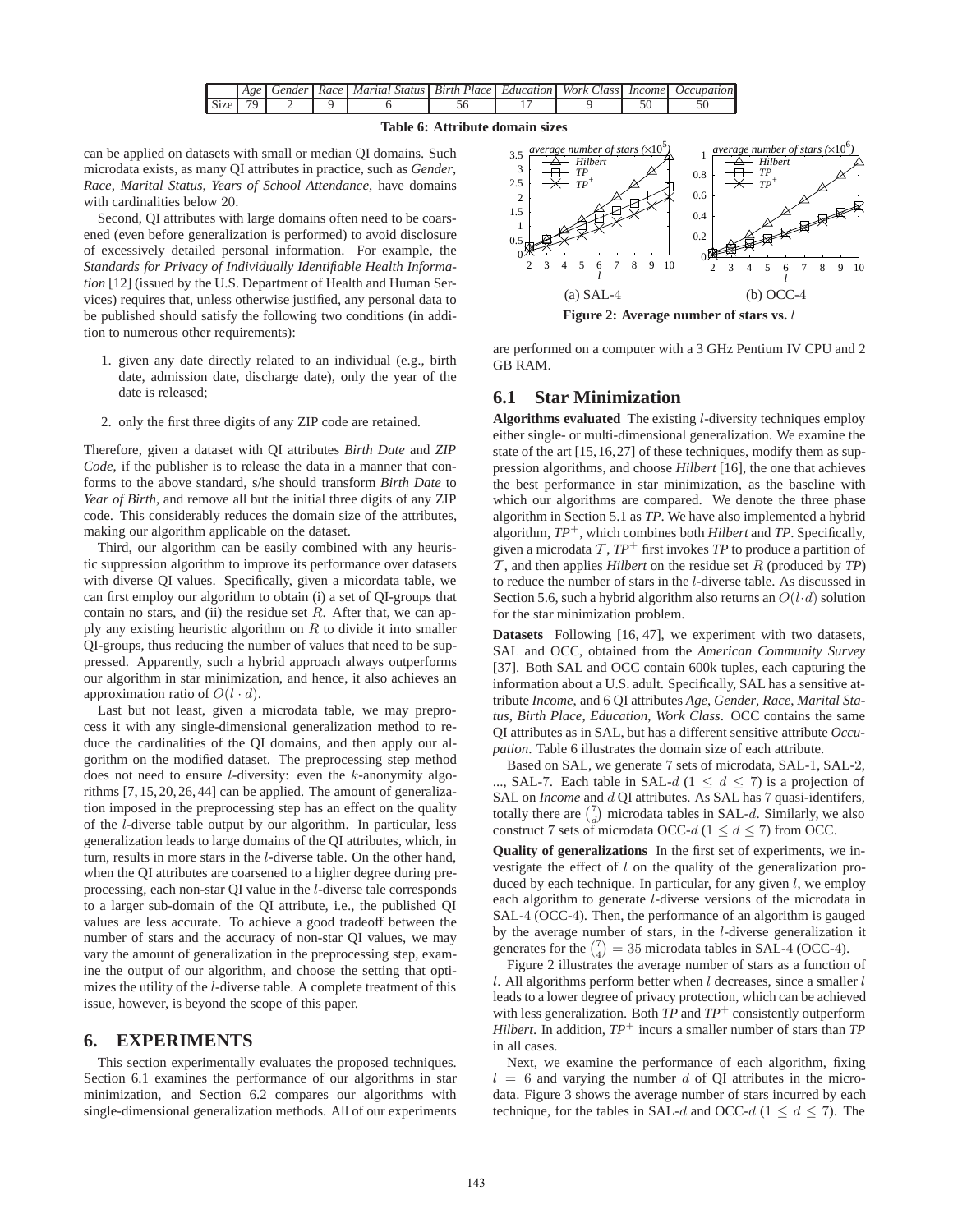

average number of stars increases with  $d$ , which is consistent with the analysis in [2] that, all generalization techniques suffer from the curse of dimensionality. On SAL-d (OCC-d), *TP* outperforms *Hilbert* when  $d \leq 4$  ( $d \leq 6$ ), but is inferior than *Hilbert* given a larger d. This is due to the fact that, as d increases, the tuples in the microdata tend to have more diverse QI values, which, as discussed in Section 5.6, renders *TP* less effective. *TP*<sup>+</sup> overcomes this drawback by incorporating *Hilbert* to refine the residue set R, and hence, achieves better data utility than both *TP* and *Hilbert*.

**Frequency of phase three execution** Recall that *TP* consists of three phases. For any positive integer  $l$  and any microdata  $T$ with d QI attributes, if *TP* terminates during the first or second phase, the number of stars in the returned generalization is at most  $d \cdot (OPT + l - 1)$ , where *OPT* is the minimum number of stars in any  $l$ -diverse generalization of  $T$ . In contrast, if  $TP$  terminates after phase three, the resulting generalization is an  $(l \cdot d)$ -approximation. Furthermore, the first two phases of  $TP$  have  $O(n)$  time complexity, while the third phase runs in  $O(s \cdot n)$  time in the worst case, where s is the maximum number of tuples in  $T$  with distinct QI values. Therefore, *TP* performs much better in terms of both information loss and computation time, when it returns generalized tables without invoking phase three.

A natural question is, how often does *TP* execute the third phase? To answer this question, we apply *TP* on each microdata table in SAL-d and OCC-d (1  $\leq d \leq 7$ ) to compute its l-diverse (2  $\leq$  $l < 10$ ) generalization, and examine whether *TP* invokes the third phase. It turns out that, on all 128 tables and for all 9 values of l, *TP* terminates before the third phase. In other words, in all our experiments, *TP* (and thus,  $TP^+$ ) returns  $O(d)$  solution to the star minimization problem.

**Computation overhead** In the following experiments, we compare the efficiency of each algorithm. First, for any  $l \in [2, 10]$ , we examine the average time required by each technique to generate *l*-diverse versions of the microdata in SAL- $d$  (OCC- $d$ ). Figure 4 illustrates the computation time as a function of  $l$ . The overhead of *Hilbert* decreases with the increase of l, which is also observed in [16]. In contrast, the computation cost of  $TP$  and  $TP<sup>+</sup>$  increases with l. To understand this, recall that *TP* works by first dividing the tuples into QI-groups, and then iteratively moving tuples from each



QI-group to the residue set  $R$ , until all QI-groups and  $R$  become  $l$ eligible. Given a larger l, *TP* has to remove more tuples from each QI-group to achieve l-eligibility, resulting in higher computation cost. In turn, this indicates that the residue set  $R$  becomes larger, when *l* increases. Consequently, the running time of  $TP^+$  also increases with *l*, because  $TP^+$  post-processes the output of  $TP$  by invoking *Hilbert* on R, the cost of which increases with the size of R.

Next, we fix  $l = 6$ , and investigate the average computation time of each algorithm on the microdata in AGE- $d$  (OCC- $d$ ), varying  $d$ from 1 to 7. Figure 5 illustrates the results. The computation cost of *TP* increases with d. This is because, when d is large, *TP* has to employ more generalization on the microdata to achieve l-diversity (see Figure 3). As a result, *TP* needs to move a larger number of tuples from the QI-groups to the set  $R$ , leading to higher processing overhead. Because  $TP^+$  incorporates  $TP$ , its computation time also increases with d. The efficiency of *Hilbert* is insensitive to d, which is consistent with the experimental results in [16].

Finally, we study the effect of dataset cardinality  $n$  on the computation time of generalization. For each table  $T$  in SAL-4 and OCC-4, we generate various sample sets of  $\mathcal T$ , with sample size varying from 100k to 600k. After that, we employ each algorithm to compute a 6-diverse generalization of each sample set, and measure the average running time of the algorithm. Figure 6 plots the computation overhead as a function of the dataset cardinality n. The running time of each technique is less than 1.2 seconds even for the largest datasets. The processing cost of *TP* increases linearly with n. This is expected, since (i) *TP* bypasses phase three in all cases, and (ii) the first and second phases of *TP* have linear time complexity. The computation time of *Hilbert* is almost linear, which confirms the analysis in [16] that *Hilbert* runs in  $O(n \log n)$ time. Since both *TP* and *Hilbert* scale well with  $n$ ,  $TP^+$  (as a combination of *TP* and *Hilbert*) also achieves satisfactory scalability.

**Summary** In terms of data utility,  $TP^+$  significantly outperforms not only *TP* but also *Hilbert*, the best existing algorithm that can achieve l-diversity via suppression. In terms of computation time, *Hilbert* is superior than *TP* and *TP*<sup>+</sup>. Nevertheless, as the anonymization of microdata incurs only one-time cost, computational efficiency is not a major concern in data publishing. This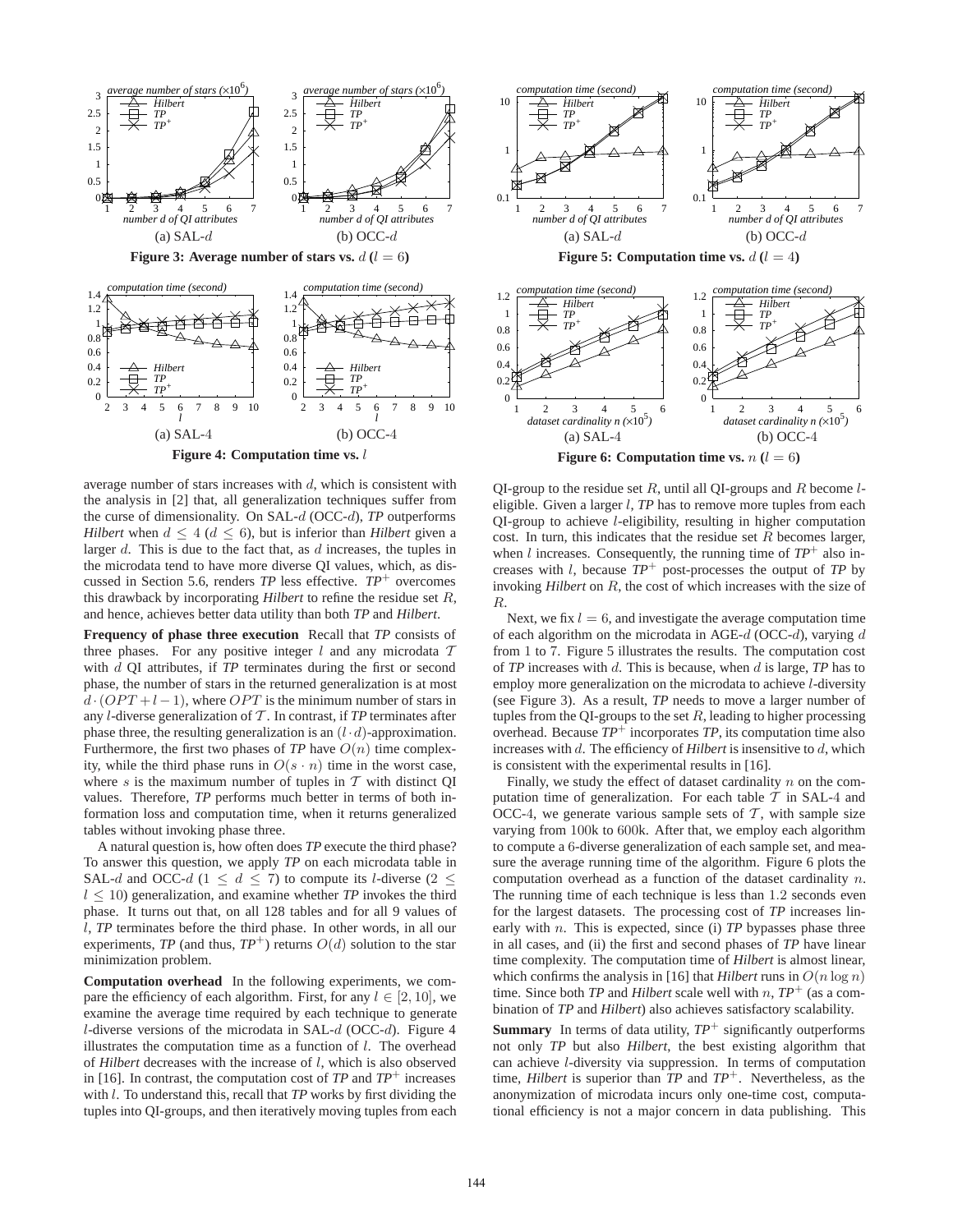makes *TP*<sup>+</sup> more preferable than *Hilbert* for suppression-based anonymization.

## **6.2 Comparison with Single-Dimensional Generalization**

Having established  $TP^+$  as an excellent suppression-based algorithm, in this section we will move on to compare  $TP^+$  with the single- and multi-dimensional generalization methods. First, we observe that multi-dimensional generalization always guarantees higher data utility than suppression. Specifically, given any table  $T^*$  generated by suppression, we may transform it into a multidimensional generalization  $T^*$ , by replacing each star on a QI attribute A with a sub-domain of A, such that the sub-domain contains all A values appearing in the QI-group. As each sub-domain captures more accurate information than a star,  $T^*$  always incurs less information loss than  $T^*$ . For example, let us consider Table 3, which contains four stars on *Age* and *Education*, respectively, and all the stars appear in the first QI-group. We may replace each star on *Age* with a sub-domain "<50", as it covers the *Age* values of all tuples in the QI-group (see Table 1). Similarly, each star on *Education* can be replaced with a sub-domain "Bachelor or above". This results in the multi-dimensional generalization in Table 5, which apparently contains more accurate information than Table 2.

As discussed in Section 2, however, multi-dimensional generalization produces anonymized data that is unusable by off-the-shelf statistical package, whereas suppression does not suffer from this drawback. Consequently, even though multi-dimensional generalization outperforms suppression in terms of data utility, it cannot be chosen over suppression in the scenarios where software support for anonymized data is a concern. Yet, in such scenarios, suppression is not the only applicable anonymization method, as single-dimensional generalization can also generate data that can be directly fed into commercial statistical software. This leads to an interesting question: how does  $TP^+$  compare to the existing singledimensional generalization methods in terms of data utility?

To answer the above question, we implement *TDS*<sup>3</sup>, the stateof-the-art single-dimensional generalization algorithm proposed in [15], and compare it against  $TP^+$  on the quality of generalization. Following [16, 23], we measure the quality of a generalized table  $\mathcal{T}^*$ , by the similarity between the multi-dimensional distribution induced by  $T^*$  and the distribution induced by the microdata  $T$ . To explain this, observe that each tuple in  $T$  can be regarded as a point in a  $(d+1)$ -dimensional space  $\Omega$ , where the *i*-th  $(1 \le i \le d)$ dimension corresponds to the *i*-th QI attribute in  $\mathcal{T}$ , and the  $(d+1)$ th dimensional corresponds to the sensitive attribute. As such,  $T$ can be captured by a probabilistic density function (pdf)  $f$  defined on  $\Omega$ , such that, for any point  $p \in \Omega$ ,  $f(p)$  equals the fraction of tuples in  $T$  represented by  $p$ .

Similarly, any generalization  $T^*$  of T defines a pdf  $f^*$  on  $\Omega$ . In particular, if a tuple  $t^* \in \mathcal{T}^*$  has a star on an attribute A, we treat  $t^*[A]$  as a random variable uniformly distributed in the domain<br>of  $A$ ; on the other hand, if  $t^*[A]$  is a sub-domain of  $A$ , we treat of A; on the other hand, if  $t^*[A]$  is a sub-domain of A, we treat  $t^{*}[A]$  as uniformly distributed in the sub-domain. As in [16.23] we  $t^*[A]$  as uniformly distributed in the sub-domain. As in [16,23], we gauge the similarity between f and  $f^*$  by their KL-divergence [25] gauge the similarity between f and f<sup>∗</sup> by their *KL-divergence* [25], defined as

$$
KL(f, f^*) = \sum_{p \in \Omega} f(p) \cdot \ln \frac{f(p)}{f^*(p)}.
$$
 (2)

A smaller  $KL(f, f^*)$  indicates a higher degree of similarity between  $f$  and  $f^*$ .





In the first set of experiments, we apply  $TP^+$  and  $TDS$  on the microdata in SAL-4 and OCC-4, varying  $l$  from 2 to 10. Figure 7 plots the average KL-divergence incurred by each algorithm as a function of l. *TP*<sup>+</sup> significantly outperforms *TDS* in all cases. The KL-divergence entailed by  $TP^+$  increases with l, which is consistent with the results in Figure 2 that, a larger  $l$  leads to more stars in the generalized table.

Next, we fix  $l = 6$ , and measure the average KL-divergence incurred by  $TP^+$  and  $TDS$  in anonymizing the microdata in SAL $d$  (OCC- $d$ ). Figure 8 illustrates the average KL-divergence as a function of d. Again, the information loss caused by  $TP^+$  is consistently smaller than *TDS*. The performance of both algorithms degrades with the increase of d, since, as mentioned in Section 6.1, all generalization methods inevitably suffer from the curse of dimensionality.

In summary,  $TP^+$  achieves significantly higher data utility than *TDS*. This makes  $TP^+$  a favorable choice for data publishers who aim to release generalized tables that can be easily analyzed using existing statistical software. Multi-dimensional generalization methods, on the other hand, should be adopted when the users are equipped with their own tools for analyzing complex anonymized data.

## **7. CONCLUSIONS**

The existing work on l-diversity focuses on the development of heuristic solutions. In this paper, we present the first theoretical study on the complexity and approximation algorithms of ldiversity. First, we prove that computing the optimal *l*-diverse generalization is NP-hard, for any  $l > 3$ . After that, we develop an  $O(l \cdot d)$ -approximation algorithm for the problem, where d denotes the number of QI attributes in the microdata. The effectiveness and efficiency of the proposed technique are verified through extensive experiments.

There exist several promising directions for future work. First, we plan to improve our three phase algorithm, to achieve a better approximation ratio for the star minimization problem. Second, we have only considered categorical domains in this paper, in the future we will try to extend our algorithm to support numerical domains. Finally, it is interesting to investigate the hardness and ap